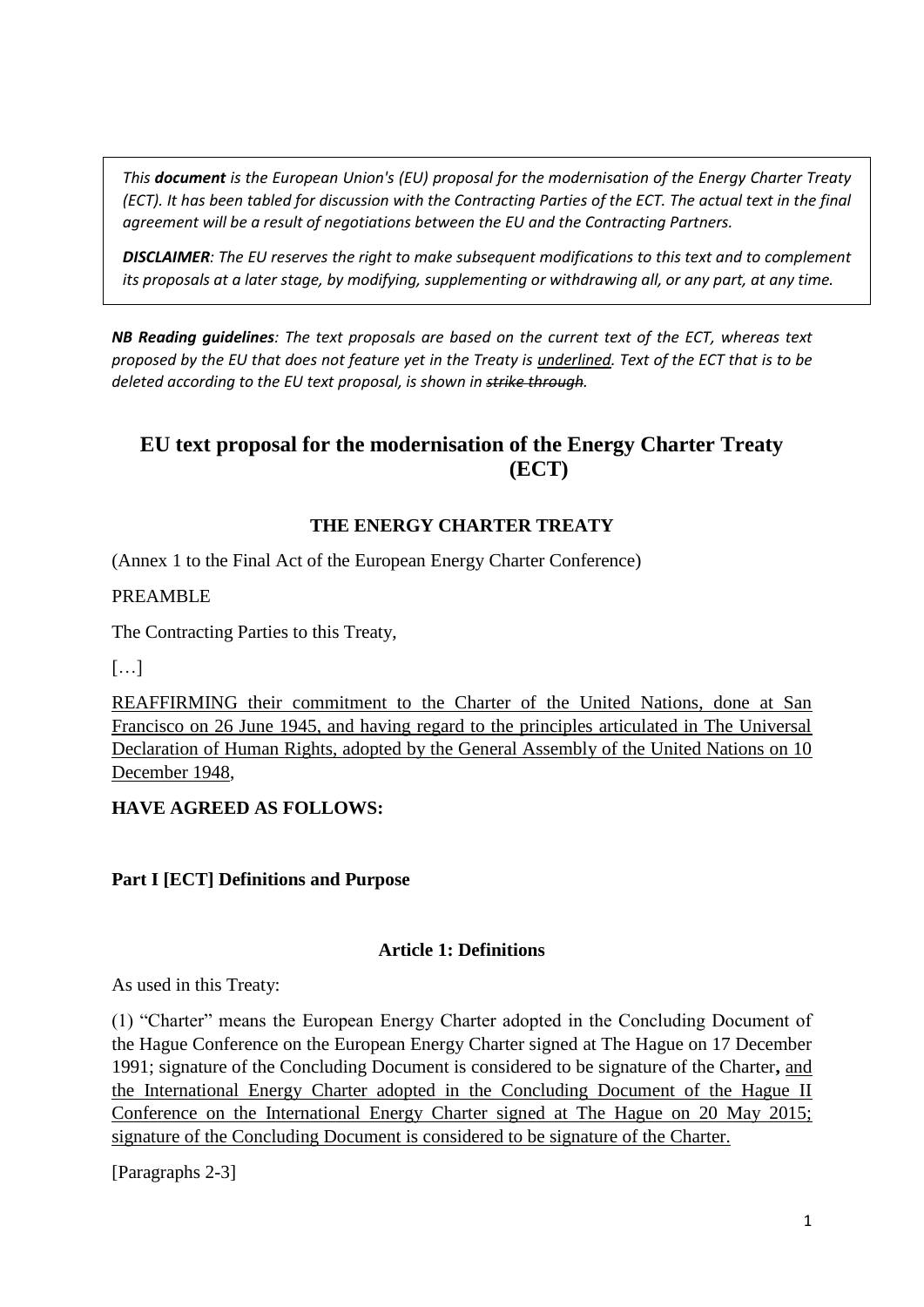(4) and (4bis) [*Placeholder: the paragraphs are related to the definition of "Economic Activity in the Energy Sector", for which a EU proposal text is being developed. Therefore, those paragraphs might be addressed together with paragraph 5*].

(5) *[Placeholder: The EU will table a proposal at the appropriate time in the course of the negotiations.]*

(6) "Investment" means every kind of asset that an investor owns or controls, directly or indirectly, that has the characteristics of an investment, which includes a certain duration and other characteristics such as the commitment of capital or other resources, the expectation of gain or profit or the assumption of risk and. Forms that an investment may take, includes:

(a) tangible and intangible, and movable and immovable, property, and any property rights such as leases, mortgages, liens, and pledges;

(b) a company or business enterprise, or shares, stock, or other forms of equity participation in a company or business enterprise, and bonds and other debt of a company or business enterprise:

(c) claims to money and claims to performance pursuant to contract having an economic value and associated with an Investment;

(d) Intellectual Property<sup>1</sup>;

(e) Returns;

(f) any right conferred by law or contract or by virtue of any licences and permits granted pursuant to law to undertake any Economic Activity in the Energy Sector.

For greater certainty:

(a)"claims to money" does not include claims to money that arise solely from commercial transactions for the sale of goods or services by a natural person, a company or other organisation in the territory of a Party to a natural person, a company or other organisation in the territory of the other Party, or the extension of credit in relation to such transactions; and

(b) an order or judgment entered in a judicial or administrative action or an arbitral award shall not in itself constitute an investment

(c) a short-term loan or short-term financial contribution does not constitute an investment.

A change in the form in which assets are invested does not affect their character as investments and the term "Investment" includes all investments made in accordance with the applicable law and the domestic law of the host Contracting Party, whether existing at or made after the later of the date of entry into force of this Treaty for the Contracting Party of the Investor making the investment and that for the Contracting Party in the Area of which

1

<sup>&</sup>lt;sup>1</sup> "intellectual property rights" means:

<sup>(</sup>a) all categories of intellectual property that are the subject of Sections 1 through 7 of Part II of the Agreement on Trade-Related Aspects of Intellectual Property Rights contained in Annex 1C of the WTO Agreement (hereinafter referred to as the "TRIPS Agreement") namely:

<sup>(</sup>i) copyright and related rights;

<sup>(</sup>ii) patents (which, in the case of the Union, include rights derived from supplementary protection certificates); (iii) trademarks;

<sup>(</sup>iv) designs;

<sup>(</sup>v) layout-designs (topographies) of integrated circuits;

<sup>(</sup>vi) geographical indications; (vii) protection of undisclosed information; and

<sup>(</sup>b) plant variety rights.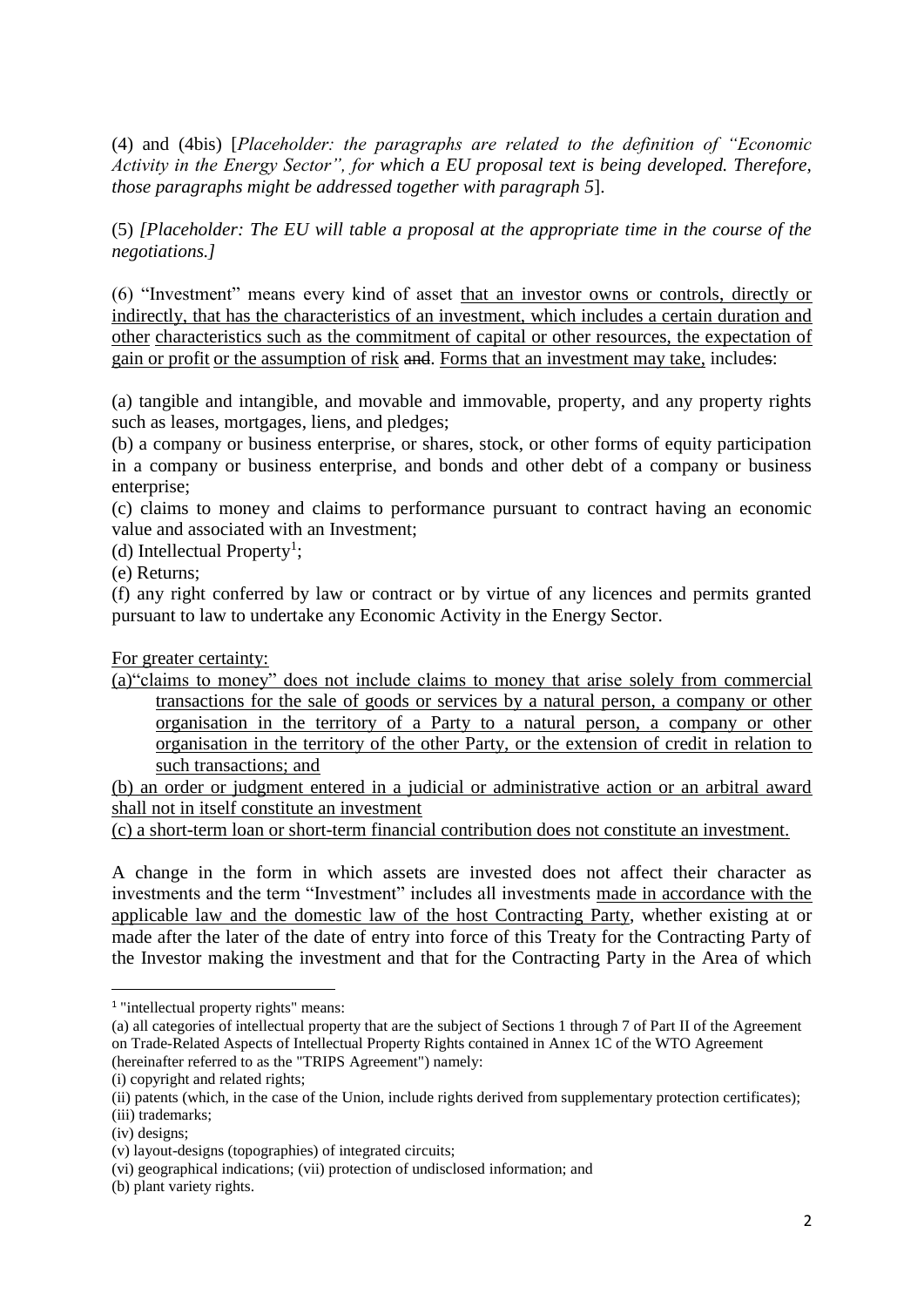the investment is made (hereinafter referred to as the "Effective Date") provided that the Treaty shall only apply to matters affecting such investments after the Effective Date.

"Investment" refers to any investment associated with an Economic Activity in the Energy Sector and to investments or classes of investments designated by a Contracting Party in its Area as "Charter efficiency projects" and so notified to the Secretariat.

(7) "Investor" means:

(a) with respect to a Contracting Party:

(i) a natural person having the citizenship or nationality of or who is permanently residing in that Contracting Party in accordance with its applicable law [Footnote 1] ; (ii) a company or other organisation organised in accordance with the law applicable in that Contracting Party and engaged in substantive business activities [Footnote 2] in the territory of that Contracting Party;

(b) with respect to a "third state", a natural person, company or other organisation which fulfils, mutatis mutandis, the conditions specified in subparagraph (a) for a Contracting Party.

[Footnote 1: The definition of "investors" includes persons permanently residing in the Republic of Latvia who are not citizens of the Republic of Latvia or any other state but who are entitled, under the law of the Republic of Latvia, to receive a non-citizen's passport].

[Footnote 2: In line with its notification of the Treaty establishing the European Community to the WTO (WT/REG39/1), the European Union understands that the concept of "effective and continuous link" with the economy of a Member State of the European Union enshrined in Article 54 of the TFEU is equivalent to the concept of "substantive business activities"].

# **[New paragraph]**

"UNCITRAL Transparency Rules" means the UNCITRAL Rules on Transparency in Treatybased Investor-State Arbitration.

# **[New paragraph]**

"Non-disputing Party" means the Contracting Party whose investor is party to a dispute with another Contracting Party pursuant to Article 26.

# **[New paragraph]**

"Third Party funding" means any funding provided by a natural or legal person who is not a party to the dispute but who enters into an agreement with a party to a dispute under Article 26 in order to finance, directly or indirectly, part or all of the cost of the proceedings in return for a remuneration dependent on the outcome of the dispute or in the form of a donation or grant.

 $[\dots]$ 

# **[New paragraph]**

"Tribunal" means an arbitral tribunal established pursuant the applicable arbitration rules or the multilateral investment court referred to in Article 26(4)(d).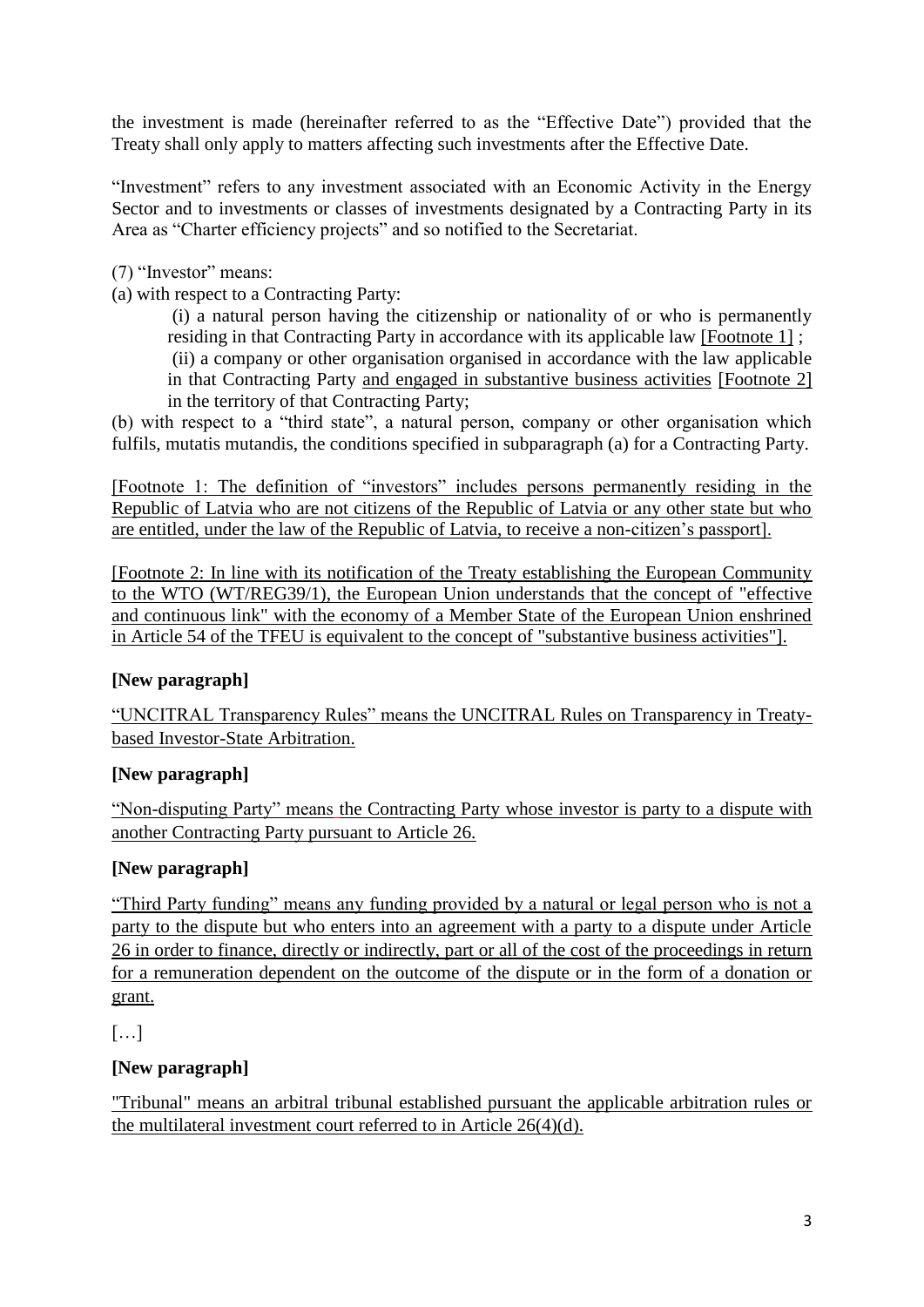## **Part II [ECT] Commerce**

### **Article 7: Transit**

# […]

(5) A Contracting Party through whose Area Energy Materials and Products may transit shall not be obliged to:

(a) permit the construction or modification of Energy Transport Facilities; or

(b) permit new or additional Transit through existing Energy Transport Facilities, which it demonstrates to the other Contracting Parties concerned would endanger the security or efficiency of its energy systems, including the security of supply.

Contracting Parties shall, subject to paragraphs (6) and (7), secure established flows of Energy Materials and Products to, from or between the Areas of other Contracting Parties. This shall not be construed as an obligation to renew expired contracts for the use of Energy Transport Facilities in the Area of Contracting Parties

### **[New paragraph 7a 9a]**

This Article shall not be interpreted to restrict Contracting Parties from organising their energy systems based on virtual flows of Energy Materials and Products. Where Contracting Parties organise their energy systems based on virtual flows, this Article does not grant a right to receiving the physical Energy Materials and Products injected into the system.

[Paragraph 10]

### **Article 9: Access to Capital:**

[Paragraphs 1-3]

(4) Nothing in this Article Treaty shall prevent:

- (a) financial institutions from applying their own lending or underwriting practices based on market principles and prudential considerations; or
- (b) a Contracting Party from taking measures:
- (i) for prudential reasons, including the protection of Investors, consumers, depositors, policy-holders or persons to whom a fiduciary duty is owed by a financial service supplier; or
- (ii) to ensure the integrity and stability of its financial system and capital markets.

### **Part III [ECT] Investment promotion and protection**

#### **[New article] Regulatory Measures**

1. The Contracting Parties reaffirm the right to regulate within their territories to achieve legitimate policy objectives, such as the protection of the environment, including combatting climate change, protection of public health, social services, public education, safety, public morals, social or consumer protection, privacy and data protection, or the promotion and protection of cultural diversity.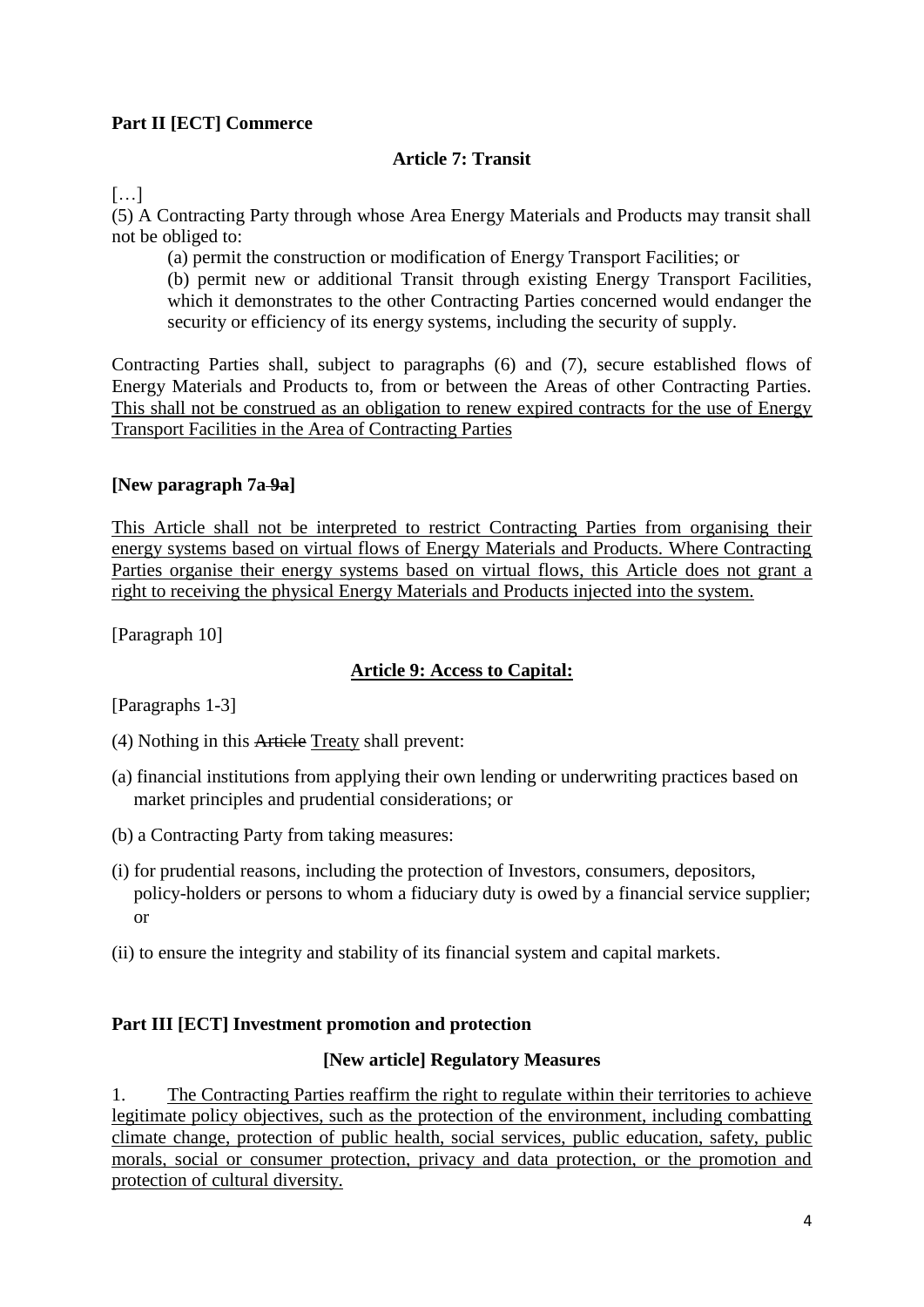2. For greater certainty, the provisions of Part III of the Treaty shall not be interpreted as a commitment from a Contracting Party that it will not change the legal and regulatory framework, including in a manner that may negatively affect the operation of investments or the investor's expectations of profits.

3. For greater certainty and subject to paragraph 4, a Contracting Party's decision not to issue, renew or maintain a subsidy

(a) in the absence of any specific commitment under law or contract to issue, renew, or maintain that subsidy; or

(b) in accordance with any terms or conditions attached to the issuance, renewal or maintenance of the subsidy,

shall not constitute a breach of the provisions of Part III of the Treaty.

4. For greater certainty, the provisions of Part III of the Treaty shall not be construed as preventing a Contracting Party from discontinuing the granting of a subsidy [Understanding] or requesting its reimbursement, where such action is necessary to comply with obligations imposed upon the Contracting Party concerned by an international agreement establishing a Regional Economic Integration Organisation or been ordered by a competent court, administrative tribunal or other competent authority [Understanding], or as requiring that Contracting Party to compensate the investor therefore.

#### [**Understanding**

In the case of the EU:

i) "subsidy" includes "state aid" as defined in EU law;

ii) the competent authorities entitled to order the actions mentioned in Article (x) are the European Commission or a court or tribunal of a Member State when applying EU law on state aid.]

#### **Article 10: Promotion, Protection and Treatment of Investments**

(1) Each Contracting Party shall, in accordance with the provisions of this Treaty, encourage and create stable, equitable, favourable and transparent conditions for Investors of other Contracting Parties to make Investments in its Area. Such conditions shall include a commitment to accord at all times to Investments of Investors of other Contracting Parties fair and equitable treatment. Such Investments shall also enjoy the most constant protection and security and no Contracting Party shall in any way impair by unreasonable or discriminatory measures their management, maintenance, use, enjoyment or disposal. In no case shall such Investments be accorded treatment less favourable than that required by international law, including treaty obligations. Each Contracting Party shall observe any obligations it has entered into with an Investor or an Investment of an Investor of any other Contracting Party.

(1) Each Contracting Party shall accord to Investments in its Area of Investors of other Contracting Parties, and their related activities and to Investors of other Contracting Parties with respect to such Investments fair and equitable treatment and the most constant protection and security in accordance with sub-paragraphs (i) to (iv).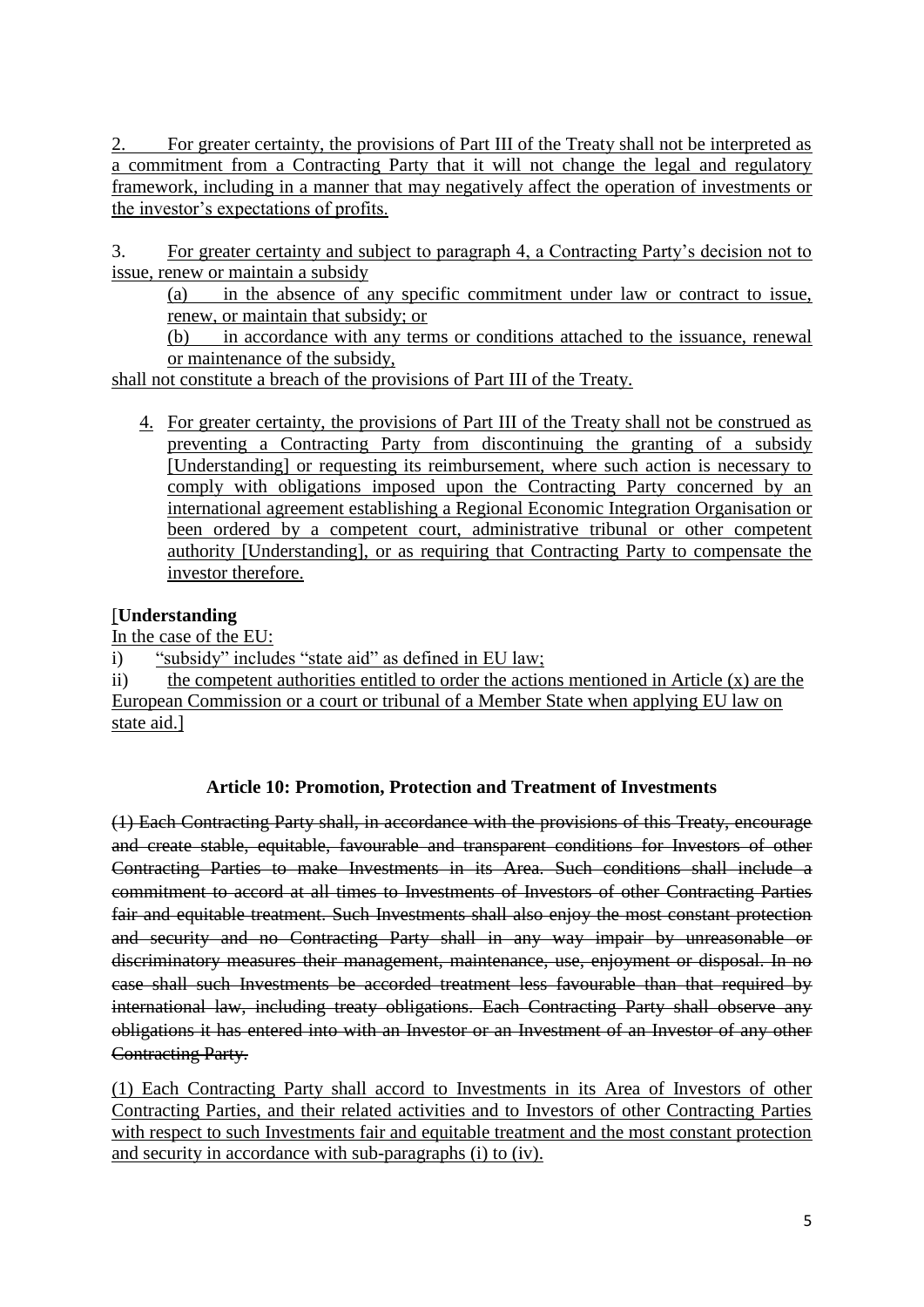(i) A Contracting Party breaches the obligation of fair and equitable treatment referenced above through measures or series or measures that constitute:

- (a) denial of justice in criminal, civil or administrative proceedings; or
- (b) fundamental breach of due process, including a fundamental breach of transparency in judicial and administrative proceedings; or
- (c) manifest arbitrariness; or
- (d) targeted discrimination on manifestly wrongful grounds, such as gender, race or religious belief; or
- (e) abusive treatment such as harassment, duress or coercion.

(ii) When applying the above fair and equitable treatment obligation, a tribunal may take into account whether a Contracting Party made a specific representation to an investor to induce a covered investment, that created a legitimate expectation, upon which the investor relied in deciding to make or maintain the covered investment, but that the Contracting Party subsequently frustrated.

(iii) For greater certainty, "most constant protection and security" refers to the Contracting Party's obligations relating to ensure the physical security of investors and investments.

(iv) For greater certainty, a breach of another provision of this Treaty, or of any other international agreement, does not constitute a breach of this paragraph.

[Paragraphs 2-6]

(7) Each Contracting Party shall accord to Investments in its Area of Investors of other Contracting Parties, and their related activities including management, maintenance, use, enjoyment or disposal, treatment no less favourable than that which it accords, in like situations, to Investments of its own Investors or of the Investors of any other Contracting Party or any third state and their related activities including management, maintenance, use, enjoyment or disposal, whichever is the most favourable.

For greater certainty:

(i) the "treatment" referred to in this paragraph does not include dispute settlement procedures provided for in other international agreements;

(ii) substantive provisions in other international agreements concluded by a Contracting Party with a third state do not in themselves constitute the "treatment" referred to in this Paragraph. Measures of a Contracting Party pursuant to those provisions [Footnote] may constitute such treatment and thus give rise to a breach of this Paragraph.

[Footnote] For greater certainty, the mere transposition of those provisions into domestic law, to the extent that it is necessary in order to incorporate them into the domestic legal order, does not in itself qualify as a measure.

### [Paragraph 11]

(12) Each Contracting Party shall ensure that its domestic law provides effective means for the assertion of claims and the enforcement of rights with respect to Investments, investment agreements, and investment authorisations. Where a Contracting Party has entered into any specific written commitment with Investors of the other Contracting Parties or with their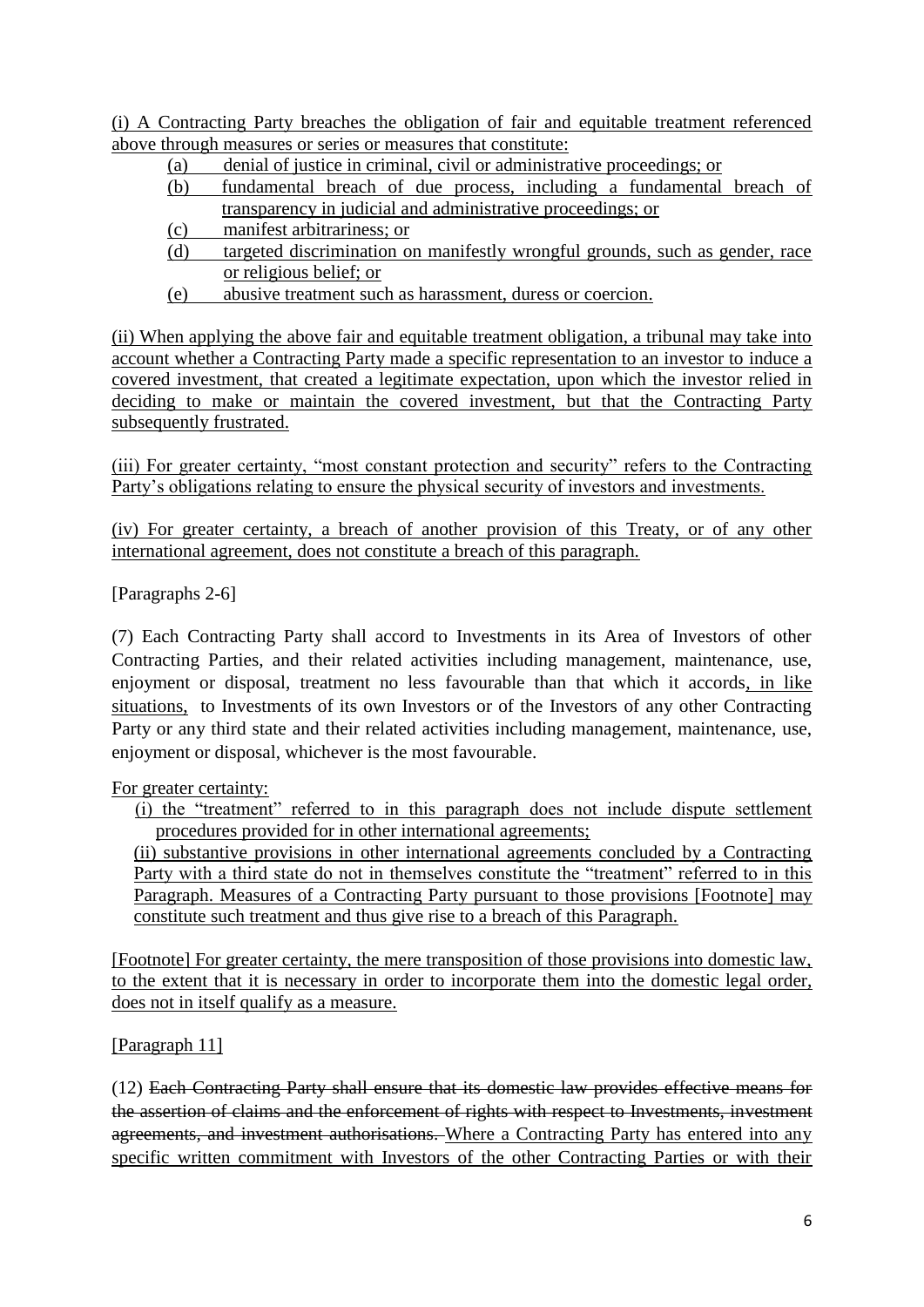Investments in its Area, that Contracting Party shall not breach the said commitment through the exercise of governmental authority.

### **Article 13: Expropriation**

(1) Investments of Investors of a Contracting Party in the Area of any other Contracting Party shall not be nationalised, expropriated or subjected to a measure or measures having effect equivalent to nationalisation or expropriation (hereinafter referred to as "Expropriation") except where such Expropriation is:

- (a) for a purpose which is in the public interest;
- (b) not discriminatory;
- (c) carried out under due process of law; and
- (d) accompanied by the payment of prompt, adequate and effective compensation.

For greater certainty, this paragraph shall be interpreted in accordance with Annex X (Expropriation).

Such compensation shall amount to the fair market value of the Investment expropriated at the time immediately before the Expropriation or impending Expropriation became known in such a way as to affect the value of the Investment (hereinafter referred to as the "Valuation Date"). Valuation criteria shall be based on internationally recognised principles and norms to determine fair market value.

Such fair market value shall at the request of the Investor be expressed in a Freely Convertible Currency on the basis of the market rate of exchange existing for that currency on the Valuation Date. Compensation shall also include interest at a commercial rate established on a market basis from the date of Expropriation until the date of payment.

[Paragraphs 2-3]

### **Annex X (Expropriation)**

The Parties confirm their shared understanding that:

1. Expropriation may be either direct or indirect:

(a) direct expropriation occurs when an investment is nationalised or otherwise directly expropriated through formal transfer of title or outright seizure.

(b) indirect expropriation occurs where a measure or series of measures by a Party has an effect equivalent to direct expropriation, in that it substantially deprives the investor of the fundamental attributes of property in its investment, including the right to use, enjoy and dispose of its investment, without formal transfer of title or outright seizure.

2. The determination of whether a measure or series of measures by a Party, in a specific situation, constitutes an indirect expropriation requires a case-by-case, fact-based inquiry that considers, among other factors:

(a) the economic impact of the measure or series of measures, although the sole fact that a measure or series of measures of a Party has an adverse effect on the economic value of an investment does not establish that an indirect expropriation has occurred.

(b) the duration of the measure or series of measures by a Party;

(c) the character of the measure or series of measures, notably their object and context.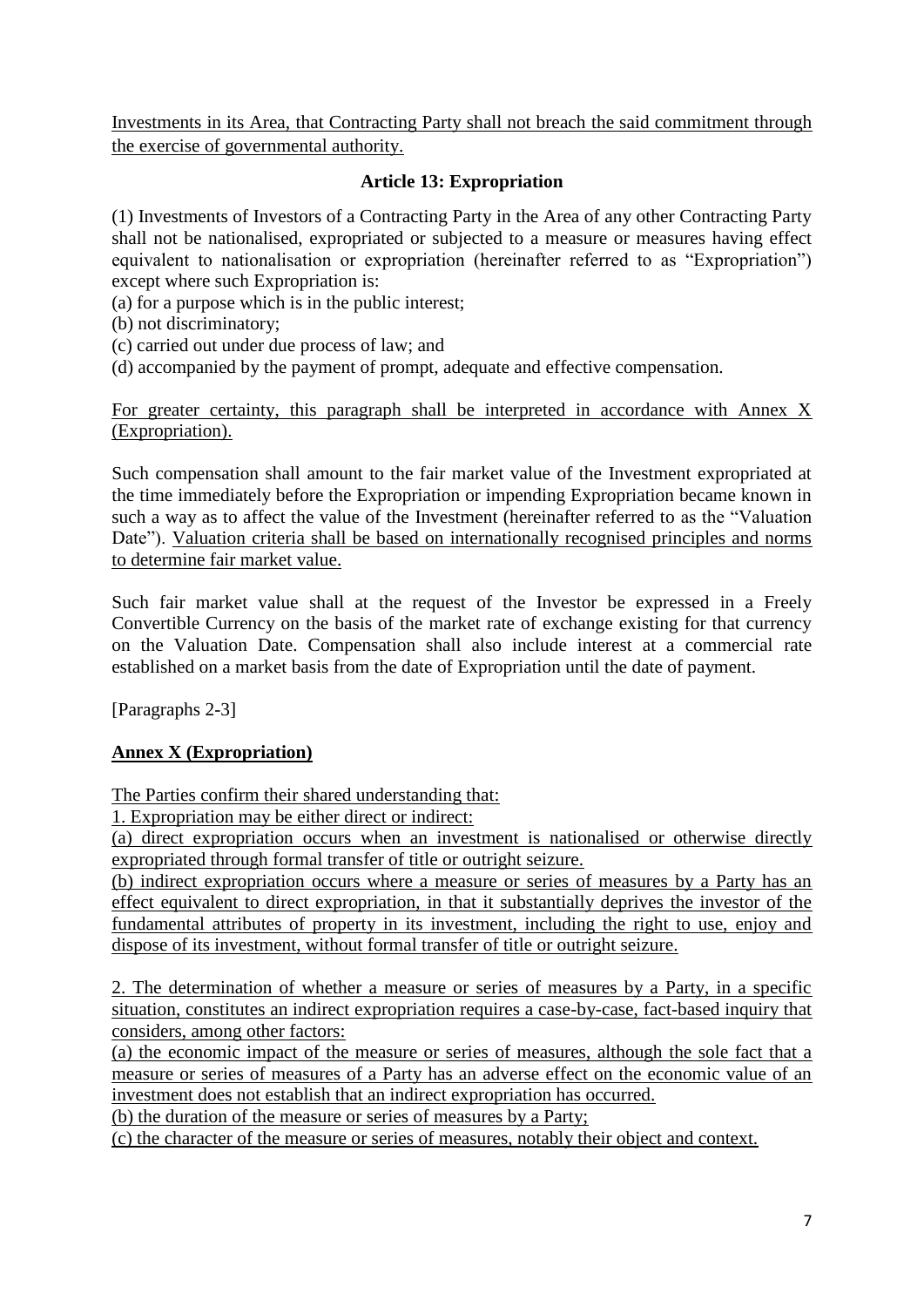3. For greater certainty, except in the rare circumstance when the impact of a measure or series of measures is so severe in light of its purpose that it appears manifestly excessive, non-discriminatory measures by a Party that are designed and applied to protect legitimate policy objectives, such as the protection of the environment, including combatting climate change, the protection of public health, social services, public education, safety, public morals, social or consumer protection, privacy and data protection, or the promotion and protection of cultural diversity do not constitute indirect expropriations.

### **Article 14: Transfers Related to Investments**

(1) Each Contracting Party shall with respect to Investments in its Area of Investors of any other Contracting Party guarantee the freedom of transfer into and out of its Area, including the transfer of:

(a) the initial capital plus any additional capital for the maintenance and development of an Investment;

(b) Returns;

(c) payments under a contract, including amortisation of principal and accrued interest payments pursuant to a loan agreement;

(d) unspent earnings and other remuneration of personnel engaged from abroad in connection with that Investment;

(e) proceeds from the sale or liquidation of all or any part of an Investment; (f) payments arising out of the settlement of a dispute; (g) payments of compensation pursuant to Articles 12 and 13.

(2) Transfers under paragraph (1) shall be effected without delay and (except in case of a Return in kind) in a Freely Convertible Currency.

(3) Transfers shall be made at the market rate of exchange existing on the date of transfer with respect to spot transactions in the currency to be transferred. In the absence of a market for foreign exchange, the rate to be used will be the most recent rate applied to inward investments or the most recent exchange rate for conversion of currencies into Special Drawing Rights, whichever is more favourable to the Investor.

(4) Notwithstanding Paragraphs (1) to (3) shall not be construed as preventing a Contracting Party from applying its laws and regulations relating to may protect

(a) bankruptcy, insolvency, or the protection of the rights of creditors, or ensure compliance with laws on the

 (b) issuing, trading and dealing in securities, or futures, options and other financial instruments;

(c) financial reporting or record keeping of transfers where necessary to assist law enforcement or financial regulatory authorities;

(d) criminal or penal offenses, deceptive or fraudulent practices;

(e) the satisfaction of ensuring compliance with orders or judgements in civil, administrative and criminal adjudicatory proceedings through the equitable, nondiscriminatory, and good faith application of its laws and regulations;

(f) social security, public retirement or compulsory savings schemes.

Such laws and regulations shall not be applied in an arbitrary or discriminatory manner, or otherwise constitute a disguised restriction on transfers.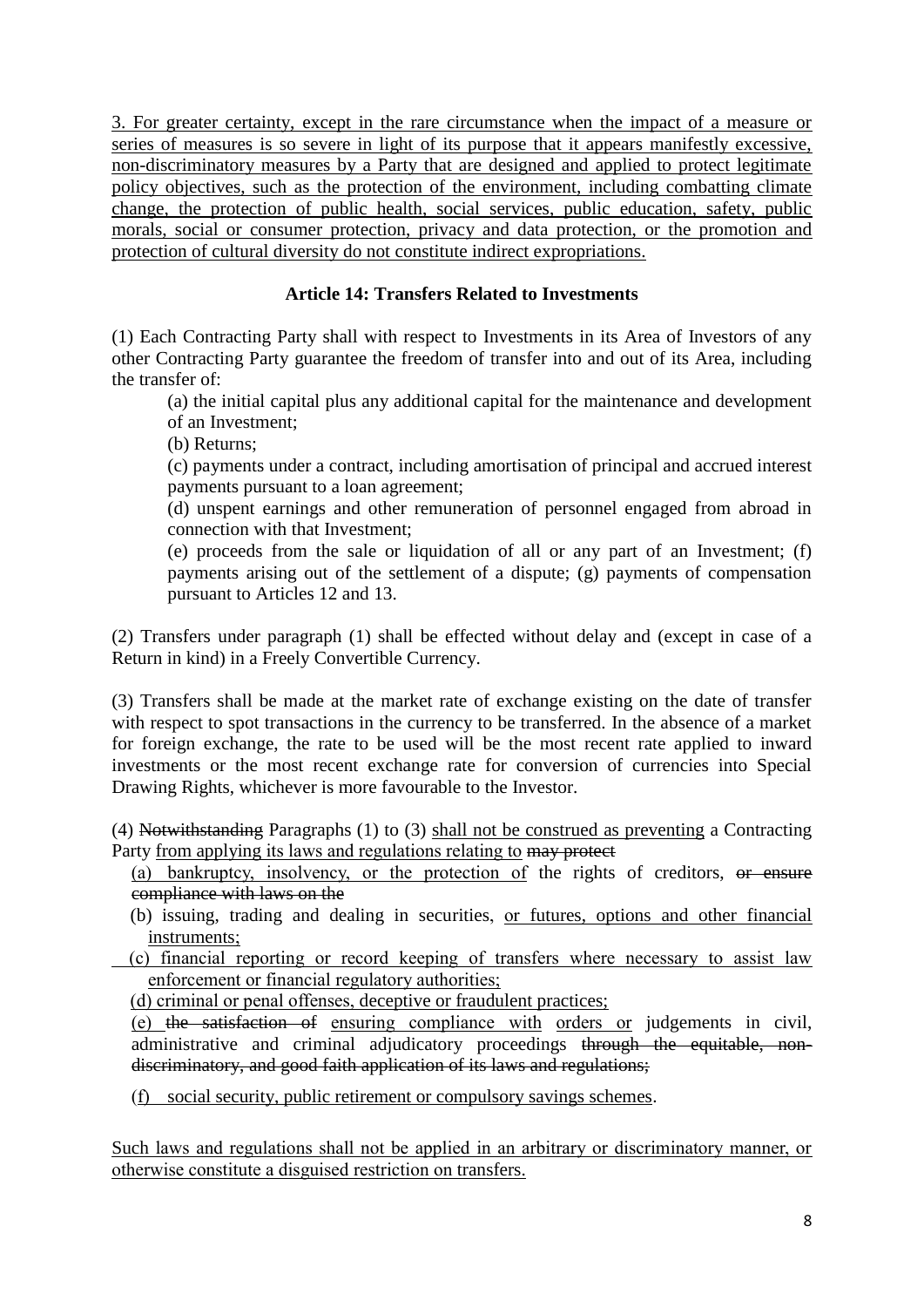[paragraphs 5-6]

(7) Notwithstanding paragraphs (1) to (3), where a Contracting Party experiences serious balance-of-payments or external financial difficulties, or threat thereof, it may adopt or maintain restrictive measures [Footnote]. Such measures shall:

(a) be consistent with the Articles of the Agreement of the International Monetary Fund, as applicable:

(b) not exceed those necessary to deal with the circumstances described in this Paragraph;

(c) be temporary and phased out progressively as the situation specified in this Paragraph improves;

(d) avoid unnecessary damage to the commercial, economic and financial interests of the other Contracting Parties;

(e) be non-discriminatory compared to third states in like situations.

[Footnote: In the case of the EU, such measures may be taken by a Member State of the EU in situations other than those referred to in Article 14 (7), which affect the economy of that Member State. For greater certainty, serious balance of payments or external financial difficulties, or threat thereof, may be caused among other factors by serious difficulties related to monetary or exchange rate policies, or threat thereof].

(8) Notwithstanding paragraphs (1) to (3), in exceptional circumstances of serious difficulties for the operation of the Union's economic and monetary union, or threat thereof, the Union may adopt or maintain safeguard measures for a period not exceeding six months. Such measures shall be limited to the extent that is strictly necessary.

[…]

#### **Article 17: Non-Application of Part III in Certain Circumstances**

(5) Each Contracting Party reserves the right to may deny the application advantages of this Part and of Articles 26 and 27 of this Treaty to an investor of another Contracting Party or to (1) a legal entity if citizens or nationals of a third state own or control such entity and if that entity has no substantial business activities in the Area of the Contracting Party in which it is organised; or

(2) an Investment, if the denying Contracting Party establishes that such Investment is an Investment of an Investor of a third state with or as to which the denying Contracting Party: (a) does not maintain a diplomatic relationship; or

 (b) adopts or maintains measures related to the maintenance of international peace and security, including the protection of human rights, that:

(i) prohibit transactions with Investors of that state; or

 (ii) would be violated or circumvented if the benefits of this Part were accorded to Investors of that state or to their Investments, including where the measures prohibit transactions with a legal entity or a national who owns or controls either of them.

For greater certainty, a Contracting Party may deny such benefits without any prior publicity or additional formality related to its intention to exercise the right conferred by this Article.

**Part IV [ECT] Miscellaneous Provisions […]**

#### **[Former Article 10(12), first sentence (placement to be decided)]**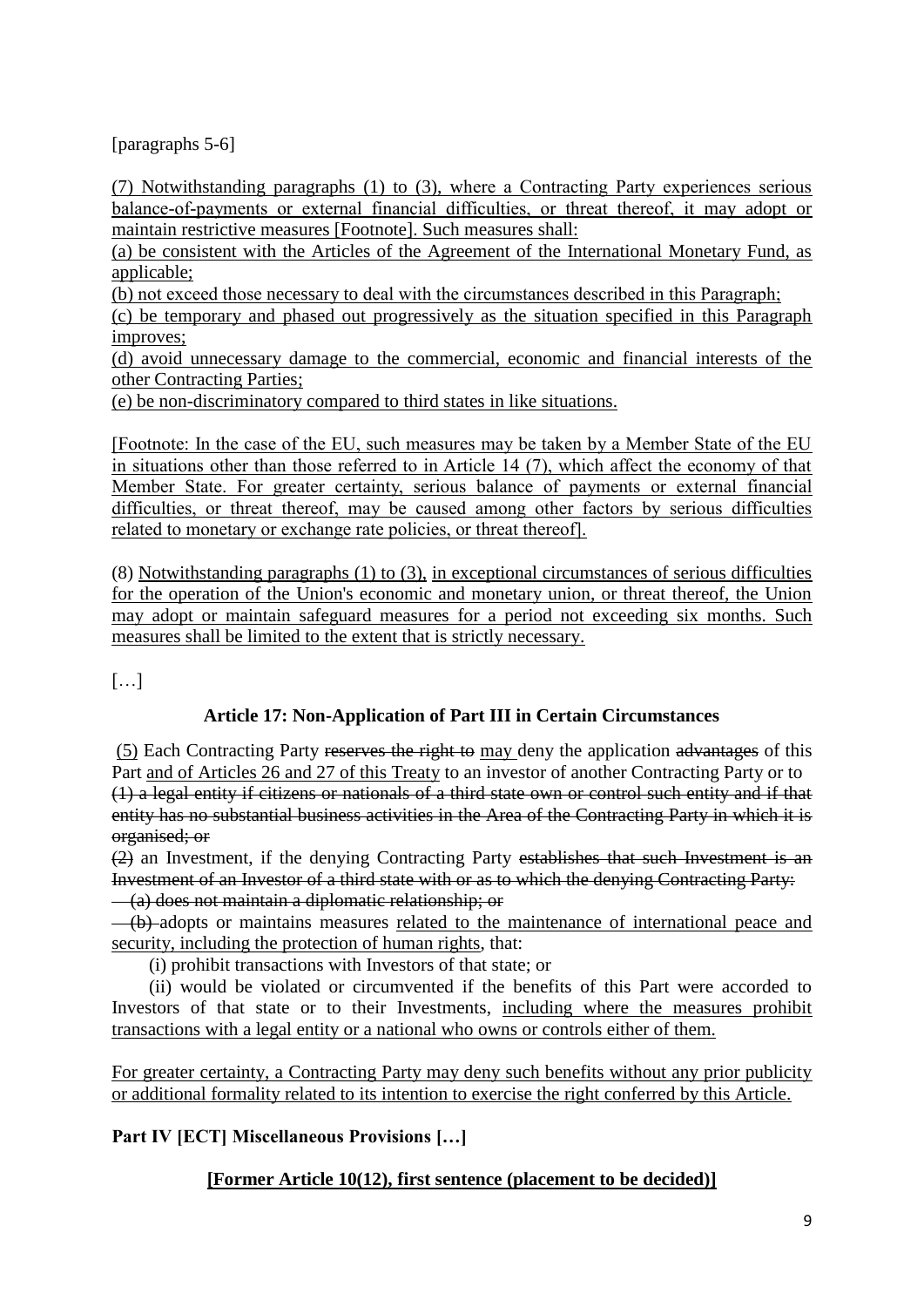Each Contracting Party shall ensure that its domestic law provides effective means for the assertion of claims and the enforcement of rights with respect to Investments, investment agreements, and investment authorisations.

#### **[New article/placement to be decided] Sustainable development - Context and objectives**

- (1) The Contracting Parties recall the Rio Declaration and Agenda 21 on Environment and Development of 1992, the ILO Declaration on Fundamental Principles and Rights at Work of 1998, the Ministerial Declaration of the UN Economic and Social Council on Full Employment and Decent Work of 2006, the ILO Declaration on Social Justice for a Fair Globalisation of 2008, the UN 2030 Agenda for Sustainable Development of 2015 with its Sustainable Development Goals.
- (2) The Contracting Parties recognise that economic development, social development and environmental protection are interdependent and mutually reinforcing components of sustainable development. The Contracting Parties affirm their commitment to promote the development of international trade and investment in energy-related sectors in such a way as to contribute to the objective of sustainable development.

#### **[New article/placement to be decided] Sustainable development - Right to regulate and levels of protection**

- (1) The Contracting Parties recognise the right of each Contracting Party to determine its sustainable development policies and priorities, to establish the levels of domestic environmental and labour protection it deems appropriate, and to adopt or modify its relevant laws and policies. Such levels, laws and policies shall be consistent with each Contracting Party's commitment to the internationally recognised agreements and standards referred to in Article X.3.
- (2) Each Contracting Party shall strive to ensure that its relevant laws and policies provide for and encourage high levels of environmental and labour protection, and shall strive to improve such levels, laws and policies.
- (3) The Contracting Parties shall not encourage trade or investment by weakening or reducing the levels of protection afforded in their environmental law and standards as well as in their labour law and standards.
- (4) A Contracting Party shall not waive or otherwise derogate from, or offer to waive or otherwise derogate from, its environmental or labour law or, through a sustained or recurring course of action or inaction, fail to effectively enforce its environmental and labour laws in order to encourage trade or investment.

#### **[New article/placement to be decided] Sustainable development** - **Multilateral environmental agreements and labour conventions**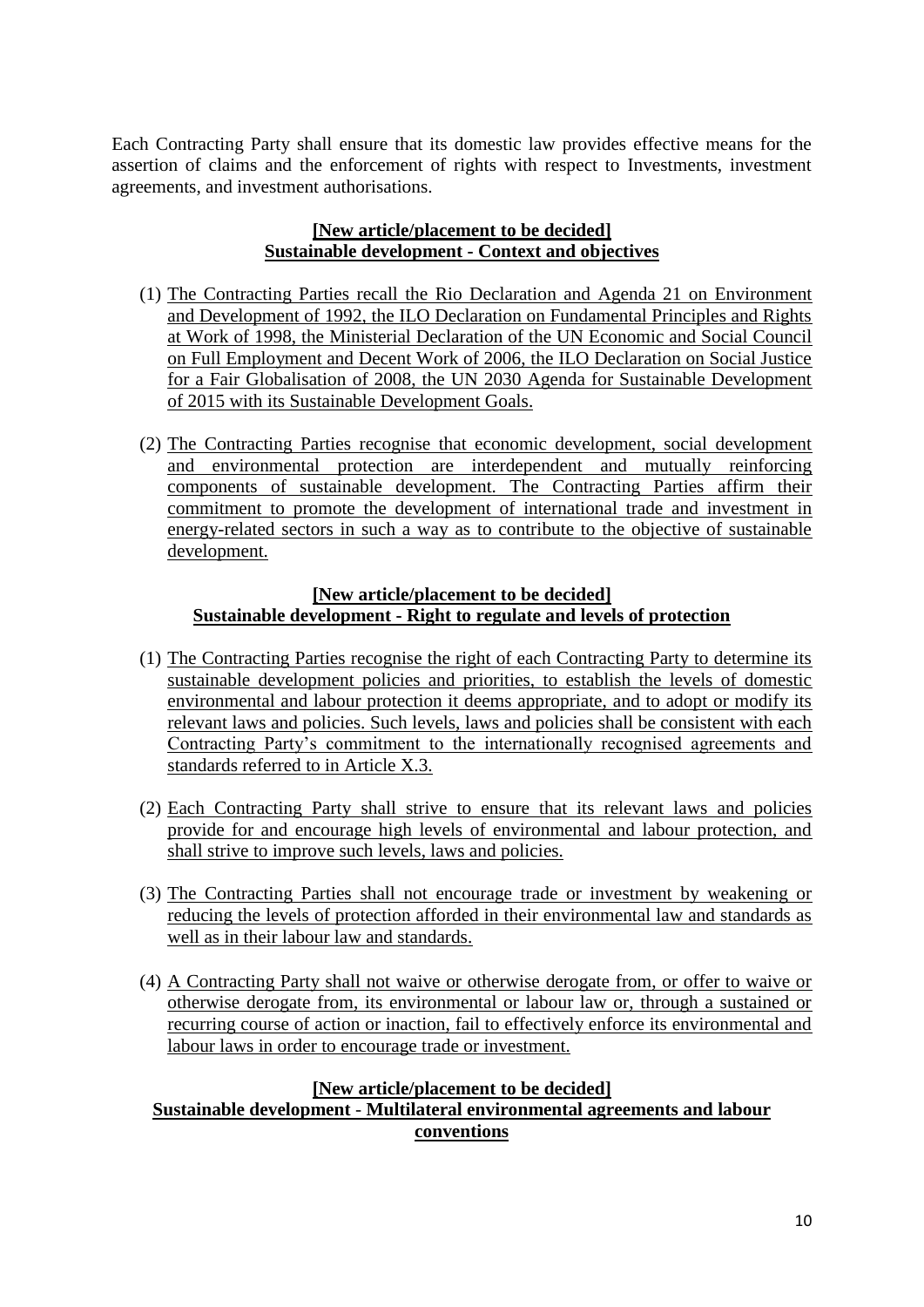- (1) The Contracting Parties recognise the value of international environmental governance and agreements as a response of the international community to sustainable development challenges concerning the environment including climate change, as well as full and productive employment and decent work for all as key elements of sustainable development.
- (2) In this context, each Contracting Party shall effectively implement:

a. the multilateral environmental agreements (MEAs), protocols and amendments that it has ratified.

b. the internationally recognised core labour standards as defined in the fundamental ILO conventions, as well as other ILO conventions that it has ratified.

As reflected in the ILO Centenary Declaration of 2019, the Contracting Parties recognise the importance of working towards the ratification of the ILO fundamental conventions and should periodically consider, in consultation with employers' and workers' organisations, the ratification of other ILO standards.

(3) The Contracting Parties reaffirm the right of each Contracting Party to adopt or maintain measures to further the objectives of MEAs to which it is a party.

#### **[New article/placement to be decided] Sustainable development** - **Climate change and clean energy transition**

Recognising the urgent need of pursuing the ultimate objective of the United Nations Framework Convention on Climate Change (UNFCCC) and the purpose and goals of the Paris Agreement in order to effectively combat climate change and its impacts, and committed to enhancing the contribution of trade and investment to climate change mitigation and adaptation, each Contracting Party shall:

- a. effectively implement the UNFCCC and the Paris Agreement adopted thereunder, including its commitments with regard to its Nationally Determined Contribution;
- b. promote and enhance the mutual supportiveness of investment and climate policies and measures, thereby accelerating to the transition towards a low emission, clean energy and resource efficient economy, as well as to climateresilient development;
- c. promote and facilitate trade and investment of relevance for climate change mitigation and adaptation, including, inter alia, by removing obstacles to trade and investment concerning low carbon energy technologies and services such as renewable energy production capacity, and by adopting policy frameworks conducive to this objective;
- d. cooperate, as appropriate, with the other Contracting Parties on investmentrelated aspects of climate change policies and measures bilaterally and in international fora, as appropriate.

### **[New article: placement to be decided] Sustainable development - Responsible Business Practices**

The Contracting Parties recognise the importance of responsible business practices in contributing to the goal of sustainable development. Accordingly, they shall promote the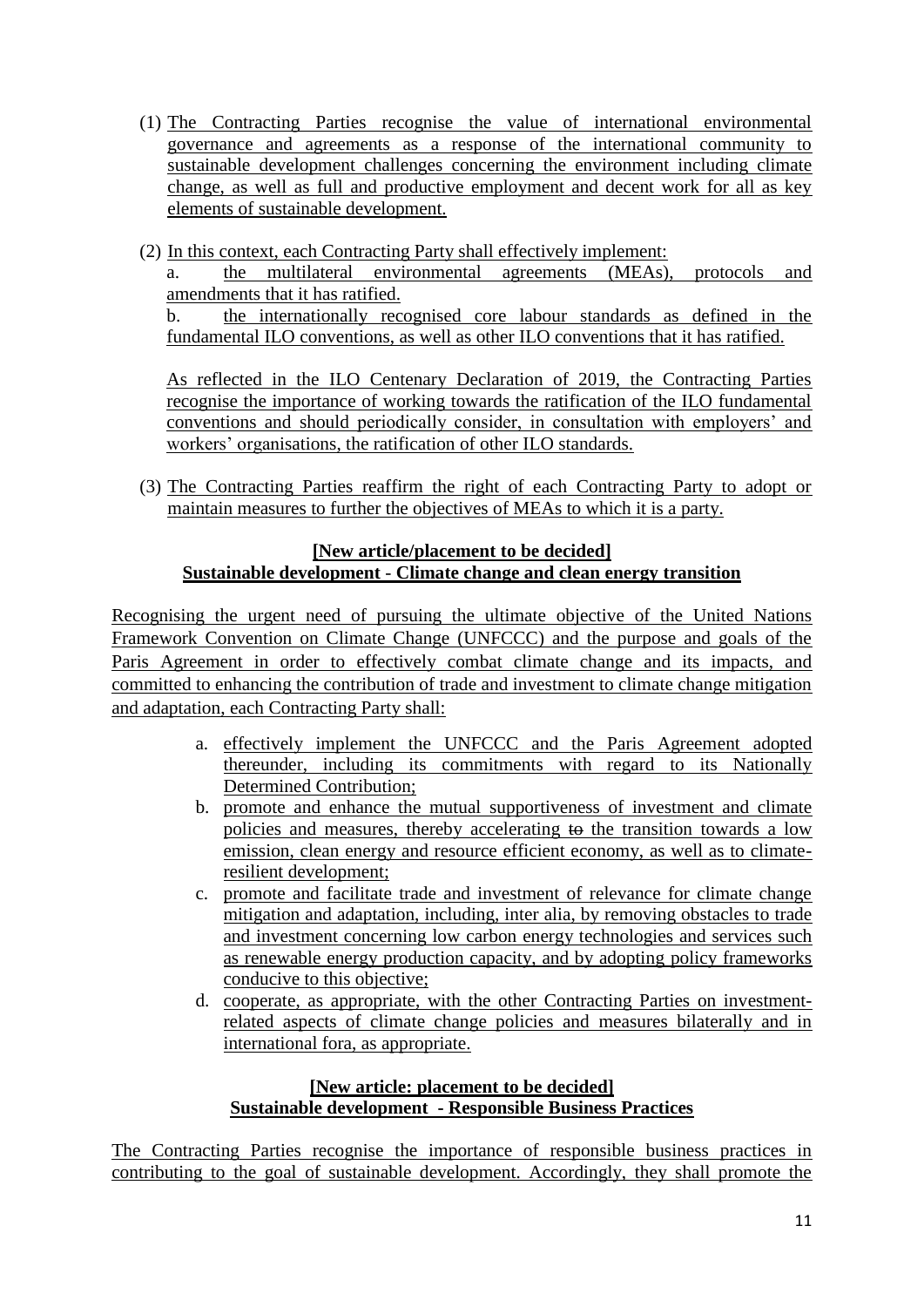uptake of corporate social responsibility or responsible business conduct, in line with relevant international instruments, such as the OECD Guidelines for Multinational Enterprises, the ILO Tripartite Declaration of Principles concerning Multinational Enterprises and Social Policy, and the UN Guiding Principles on Business and Human Rights.

#### **[New article: placement to be decided] Sustainable development –Transparency**

Each Contracting Party shall ensure that it develops, enacts and implements any measures aimed at protecting the environment and labour conditions that may affect trade or investment, or trade or investment measures that may affect the protection of the environment or labour conditions, in a transparent manner, thereby ensuring awareness and providing reasonable opportunities for interested persons and stakeholders to submit views.

### **[New article: placement/further amendments to Article 19 (j) to be decided] Sustainable development – Impact Assessment**

(1) Each Contracting Party shall ensure in its legislation that an environmental impact assessment is carried out prior to granting authorisation for a project for the production of energy goods, where the project may have a significant impact on the environment relating to any or all of the aspects listed in paragraph 2.

(2) The environmental impact assessment shall identify and assess as appropriate the significant effects of the project on

(a) population and human health;

(b) biodiversity;

(c) land, soil, water, air and climate; and

(d) cultural heritage and landscape, including the expected effects deriving from the vulnerability of the project to risks of major accidents and/or disasters that are relevant to the project concerned.

(3) Each Contracting Party shall ensure in its legislation that an early and effective opportunity and an appropriate time period is given to the public concerned, including relevant non-governmental organisations, to participate in the environmental impact assessment and an appropriate time period to provide comments on the environmental impact assessment report carried out pursuant to paragraph 1.

(4) Each Contracting Party shall ensure in its legislation that the findings of the environmental impact assessment are taken into account and that the results of the process referred to in paragraph 3 are made available to the public prior to granting authorisation for the project. The outcome findings of the environmental impact assessment and of the authorisation granted shall be made available to the public in an appropriate manner.

### **Article 24: Exceptions**

(1) This Article shall not apply to Articles 12, 13 and 29.

(21) The provisions of this Treaty other than (a) those referred to in paragraph (1); and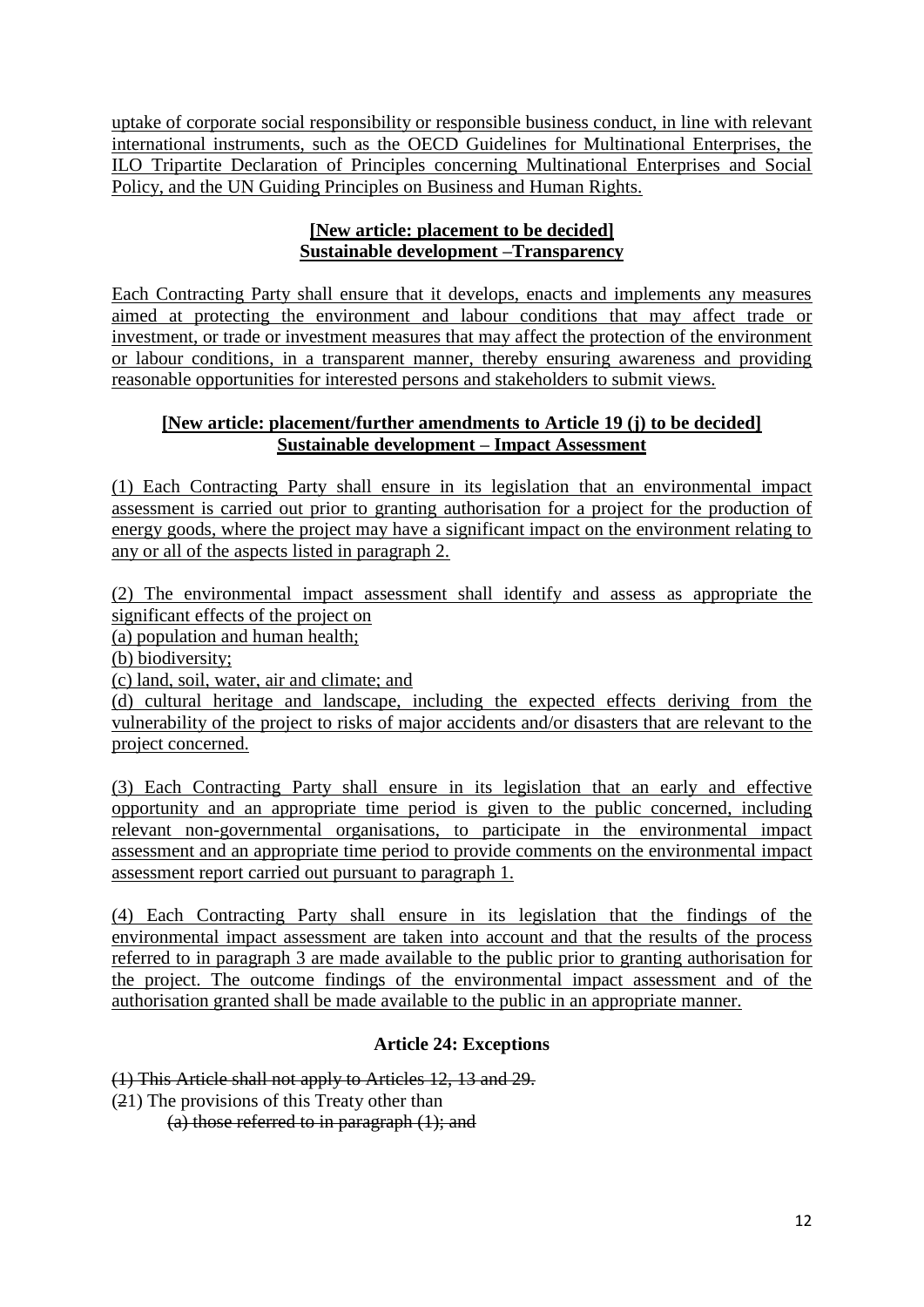shall not preclude any Contracting Party from adopting or enforcing any measure:

- (i) necessary to protect public security, public order or public morals;
- (ii)  $\qquad \qquad (i)$  necessary to protect human, animal or plant life or health;
- (iii) necessary to secure compliance with laws or regulations which are not inconsistent with the provisions of this Agreement including those relating to:
- (A)the prevention of deceptive and fraudulent practices or to deal with the effects of a default on contracts;
- (B) the protection of the privacy of individuals in relation to the processing and dissemination of personal data and the protection of confidentiality of individual records and accounts; or
- (C)safety;
- $(iv)$   $(ii)$  essential to the acquisition or distribution of Energy Materials and Products in conditions of short supply arising from causes outside the control of that Contracting Party, provided that any such measure shall be consistent with the principles that

(A) all other Contracting Parties are entitled to an equitable share of the international supply of such Energy Materials and Products; and

(B) any such measure that is inconsistent with this Treaty shall be discontinued as soon as the conditions giving rise to it have ceased to exist; or

- (v)  $(iii)$  designed to benefit Investors who are aboriginal people or socially or economically disadvantaged individuals or groups or their Investments and notified to the Secretariat as such, provided that such measure
	- (A) has no significant impact on that Contracting Party's economy; and

(B) does not discriminate between Investors of any other Contracting Party and Investors of that Contracting Party not included among those for whom the measure is intended, provided that no such measure shall constitute a disguised restriction on Economic Activity in the Energy Sector, or arbitrary or unjustifiable discrimination between Contracting Parties or between Investors or other interested persons of Contracting Parties. Such measures shall be duly motivated and shall not nullify or impair any benefit one or more other Contracting Parties may reasonably expect under this Treaty to an extent greater than is strictly necessary to the stated end.;

(vi) relating to the conservation of exhaustible natural resources if such measures are made effective in conjunction with restrictions on domestic production or consumption;

provided that such measures are not applied in a manner which would constitute a means of arbitrary or unjustifiable discrimination between countries where like conditions prevail, or a disguised restriction on commerce or investment promotion or protection covered by the Treaty.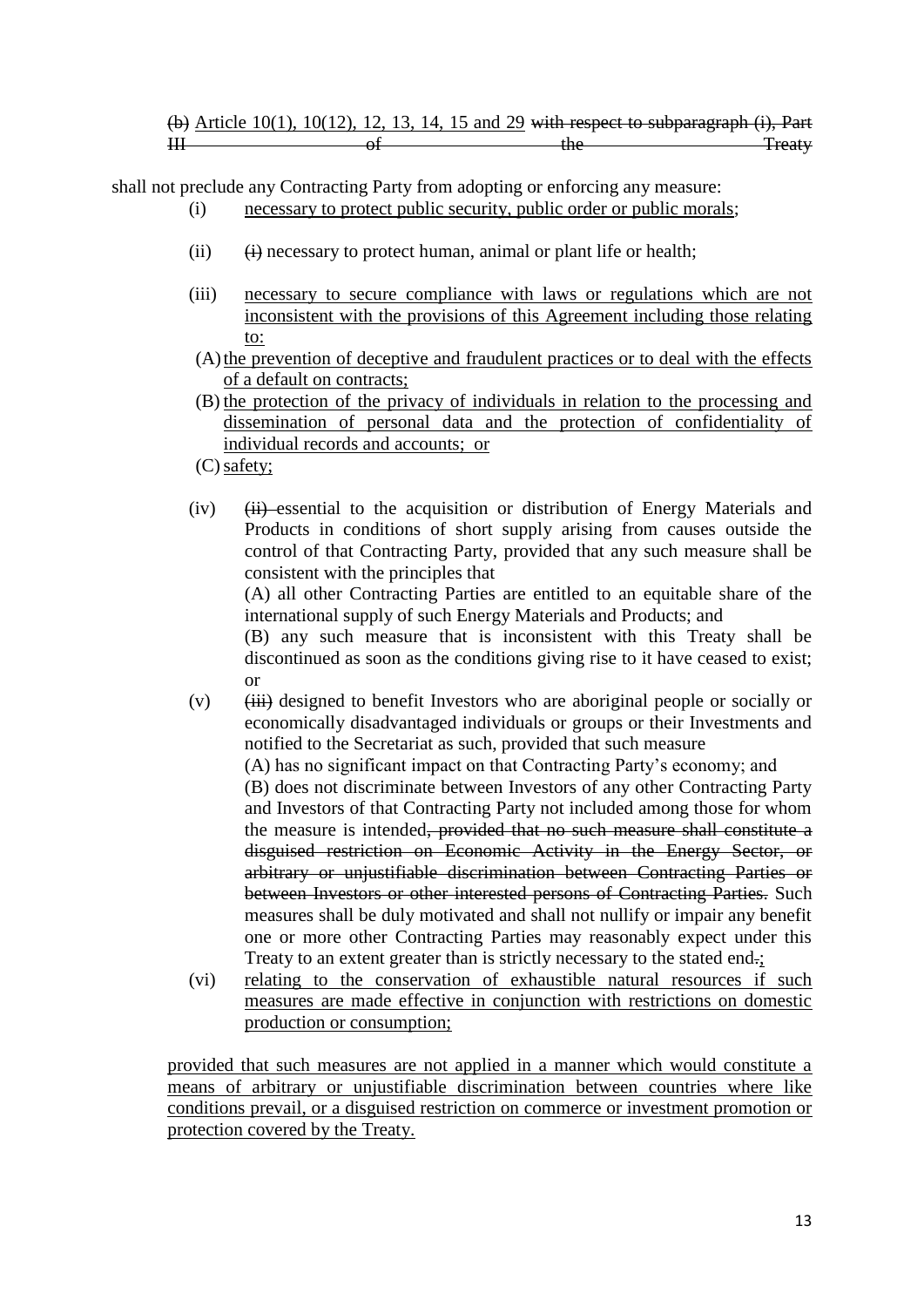- (32) The provisions of this Treaty other than those referred to in paragraph (1) Article 29 shall not be construed to prevent any Contracting Party from taking any measure which it considers necessary:
- (a) for the protection of its essential security interests including those
	- (i) relating to the supply of Energy Materials and Products to a military establishment; or

(ii) taken in time of war, armed conflict or other emergency in international relations;

(b) relating to the implementation of national policies respecting the non-proliferation of nuclear weapons or other nuclear explosive devices or needed to fulfil its obligations under the Treaty on the Non-Proliferation of Nuclear Weapons, the Nuclear Suppliers Guidelines, and other international nuclear non-proliferation obligations or understandings; or (c) for the maintenance of public order.

Such measure shall not constitute a disguised restriction on Transit.

(43) The provisions of this Treaty which accord most favoured nation treatment shall not oblige any Contracting Party to extend to the Investors of any other Contracting Party any preferential treatment:

(a) resulting from its membership of a free-trade area or customs union; or

(b) which is accorded by a bilateral or multilateral agreement concerning economic cooperation between states that were constituent parts of the former Union of Soviet Socialist Republics pending the establishment of their mutual economic relations on a definitive basis.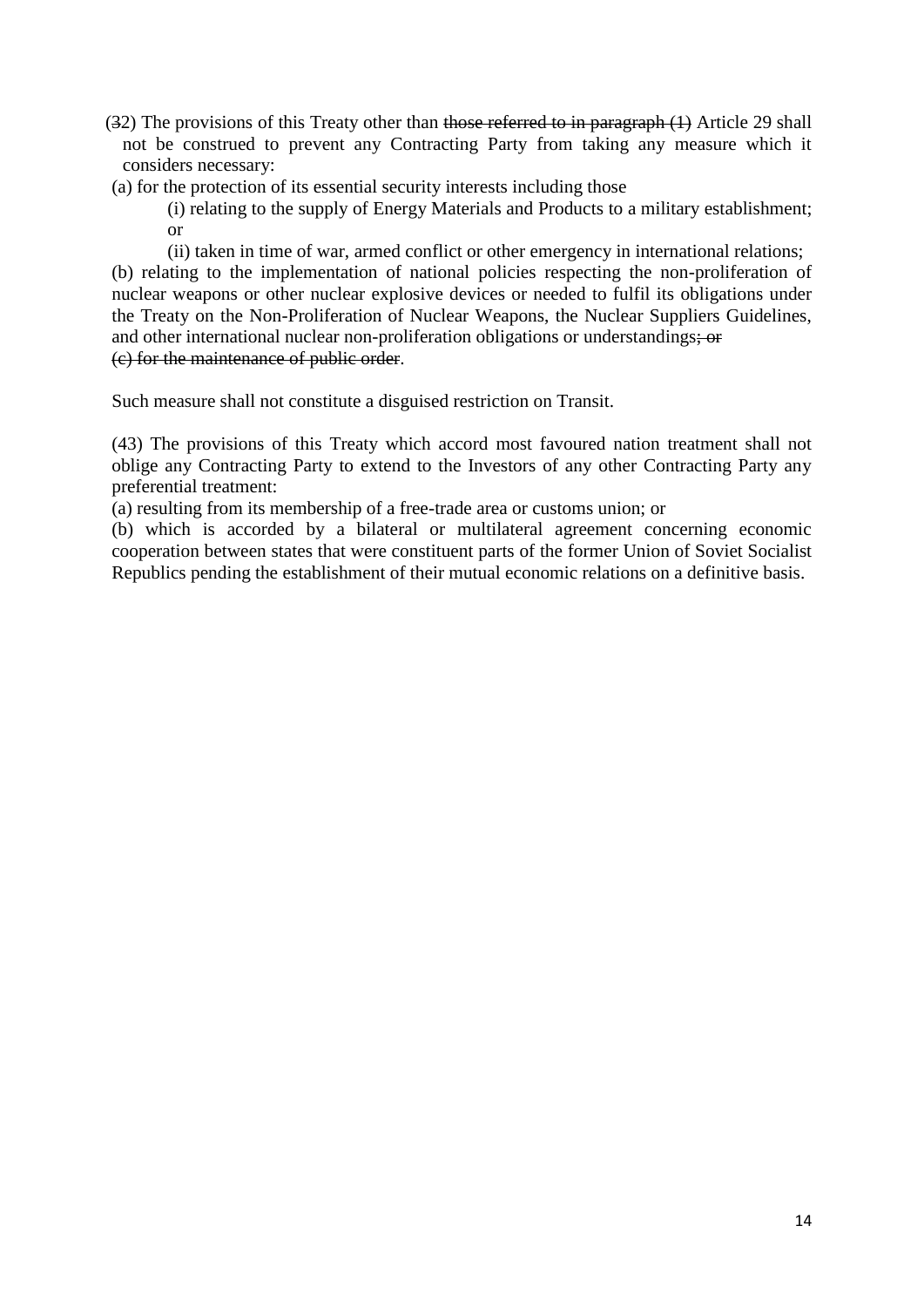## **Part V [ECT] Dispute Settlement**

*[Note: The provisions put forward hereafter are without prejudice to the overall policy of the European Union and its Member States regarding the systemic reform of investor-to-State dispute settlement through bilateral Investment Court Systems (ICS) and, in the medium term, a permanent Multilateral Investment Court. Pending the establishment of such a permanent structure at the multilateral level, the European Union and its Member States have developed a modern ICS in the EU's bilateral agreements such as CETA, and the Investment Protection Agreements with Vietnam and Singapore. The advantages of the ICS include fully independent and impartial adjudicators, an appeal mechanism, and efficient and transparent proceedings. The EU and its Member States invite the other Contracting Parties of the Energy Charter Treaty to consider this system as an alternative to the investor-state arbitration pursuant to Article 26 of the ECT.]*

### **Article 26: Settlement of Disputes between an Investor and a Contracting Party**

 $[\dots]$ 

(3) (a) Subject only to subparagraphs (b) and (c), each Contracting Party hereby gives its unconditional consent to the submission of a dispute to international arbitration or conciliation or the multilateral investment court referred to in paragraph (4)(d), in accordance with the provisions of this Article.

[…]

(4) In the event that an Investor chooses to submit the dispute for resolution under subparagraph  $(2)(c)$ , [FN1] the Investor shall further provide its consent in writing for the dispute to be submitted to[FN2]:

*[FN1] For greater certainty, a claim submitted under subparagraph (2)(c) is inadmissible if the investment has been made through fraudulent misrepresentation, concealment, corruption, or conduct amounting to an abuse of process.* 

*[FN2] For greater certainty, the applicable dispute settlement rules pursuant to this paragraph shall be those in effect on the date of the submission of the claim.* 

[…]

(b) a sole arbitrator or ad hoc arbitration tribunal established under the Arbitration Rules of the United Nations Commission on International Trade Law (hereinafter referred to as "UNCITRAL");

(c) an arbitral proceeding under the Arbitration Institute of the Stockholm Chamber of Commerce; or,

(d) the rules of a multilateral investment court to which the Contracting Party which is party to the dispute is a Party. [FN3]

*[FN3] For greater certainty, if the Contracting Party which is party to the dispute and the Contracting Party of the Investor have both consented to the jurisdiction of the multilateral investment court, the dispute under subparagraph 2(c) shall be submitted for resolution to*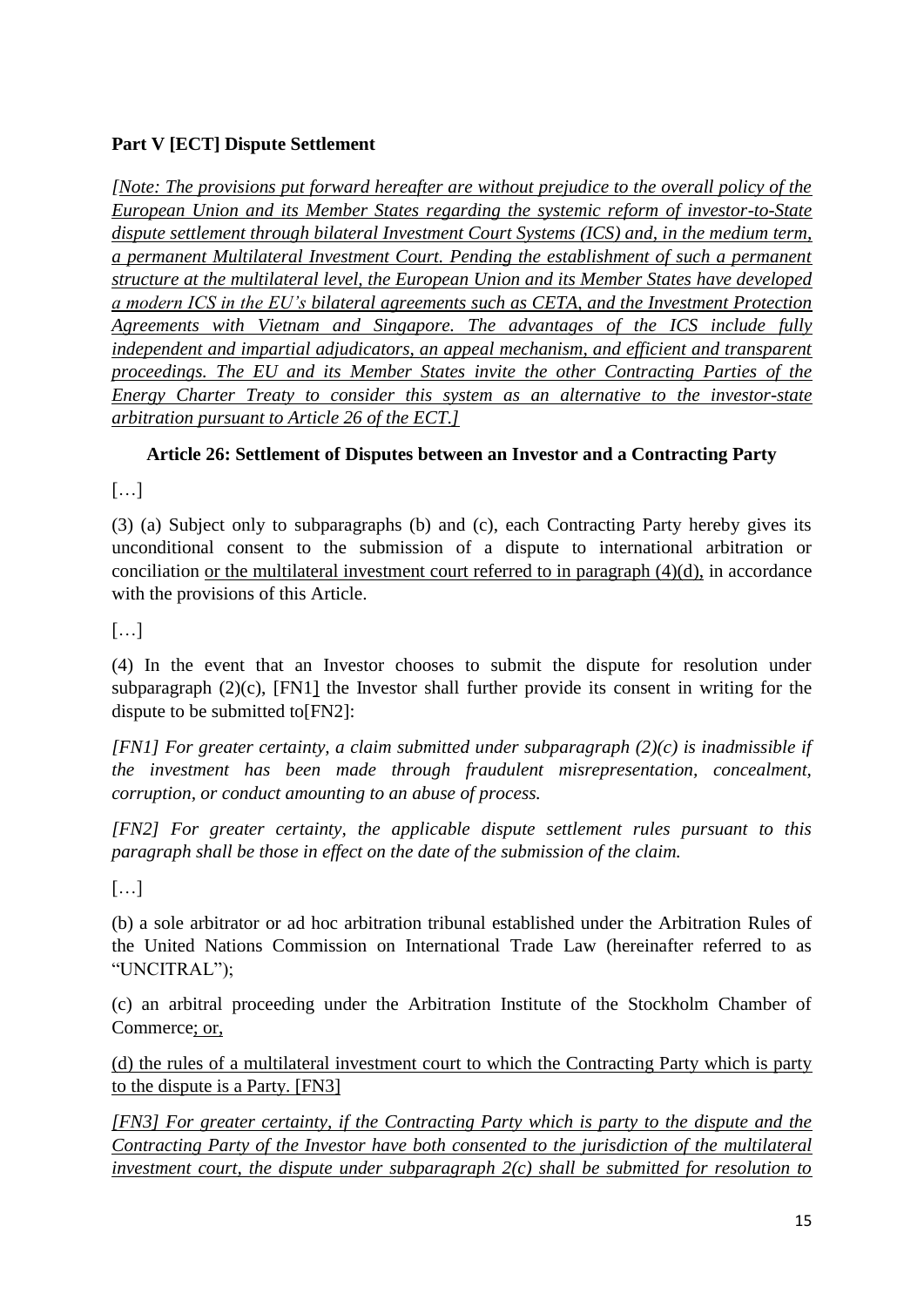*such a multilateral court to the exclusion of the other mechanisms of dispute resolution referred to in paragraphs (4)(a) to (c). An Investor of a Contracting Party that is not a Party to the multilateral investment court referred to in subparagraph 4(d) may nevertheless request that the dispute under subparagraph 2(c) be submitted to the multilateral investment court. In such case, the relevant rules of the multilateral investment court shall apply to the dispute.*

[…]

(6) A tribunal referred to in paragraph (4) shall decide the issues in dispute in accordance with this Treaty and applicable rules and principles of international law. It shall interpret this Treaty in accordance with customary rules of interpretation of public international law, as codified in the Vienna Convention on the Law of Treaties.

*[FN: For greater certainty, the domestic law of a Contracting Party shall not be part of the applicable law. Where a tribunal is required to ascertain the meaning of a provision of the domestic law of a Contracting Party as a matter of fact, it shall follow the prevailing interpretation of that provision given by the courts or authorities of that Contracting Party and any meaning given to the relevant domestic law of a Contracting Party by the tribunal shall not be binding upon the courts or authorities of that Contracting Party. A tribunal shall*  not have jurisdiction to determine the legality of a measure, alleged to constitute a breach of *the obligations under Part III of this Treaty, under the domestic law of a Contracting Party.*

[…]

(9) A claim with respect to the restructuring of debt issued by a Contracting Party may only be submitted under Article 26(4) in accordance with Annex [X] (Public Debt).

(10) The Charter Conference, pursuant to Article 36(4), may adopt rules supplementing the applicable dispute settlement rules referred to in Part V of this Treaty.

# **New Article: Multilateral Dispute Settlement Mechanism [placement to be decided]**

1. The Contracting Parties shall pursue with each other and other interested partners the establishment of a multilateral investment tribunal and appellate mechanism for the resolution of investment disputes.

2. Upon the entry into force between the Contracting Parties of an international agreement providing for such a multilateral mechanism applicable to disputes under this Treaty, the relevant provisions of Part V of this Treaty shall cease to apply. The Contracting Parties may adopt a decision specifying any transitional arrangements.

# **New Article: Frivolous claims [placement to be decided]**

1. A Contracting Party which is a party to the dispute may, no later than 30 days after the establishment of the tribunal or of the division of the court hearing the case, or 30 days after it became aware of the facts on which the objection is based, file an objection that a claim is manifestly without legal merit. The party shall specify as precisely as possible the basis for the objection. The tribunal, after giving the parties to the dispute an opportunity to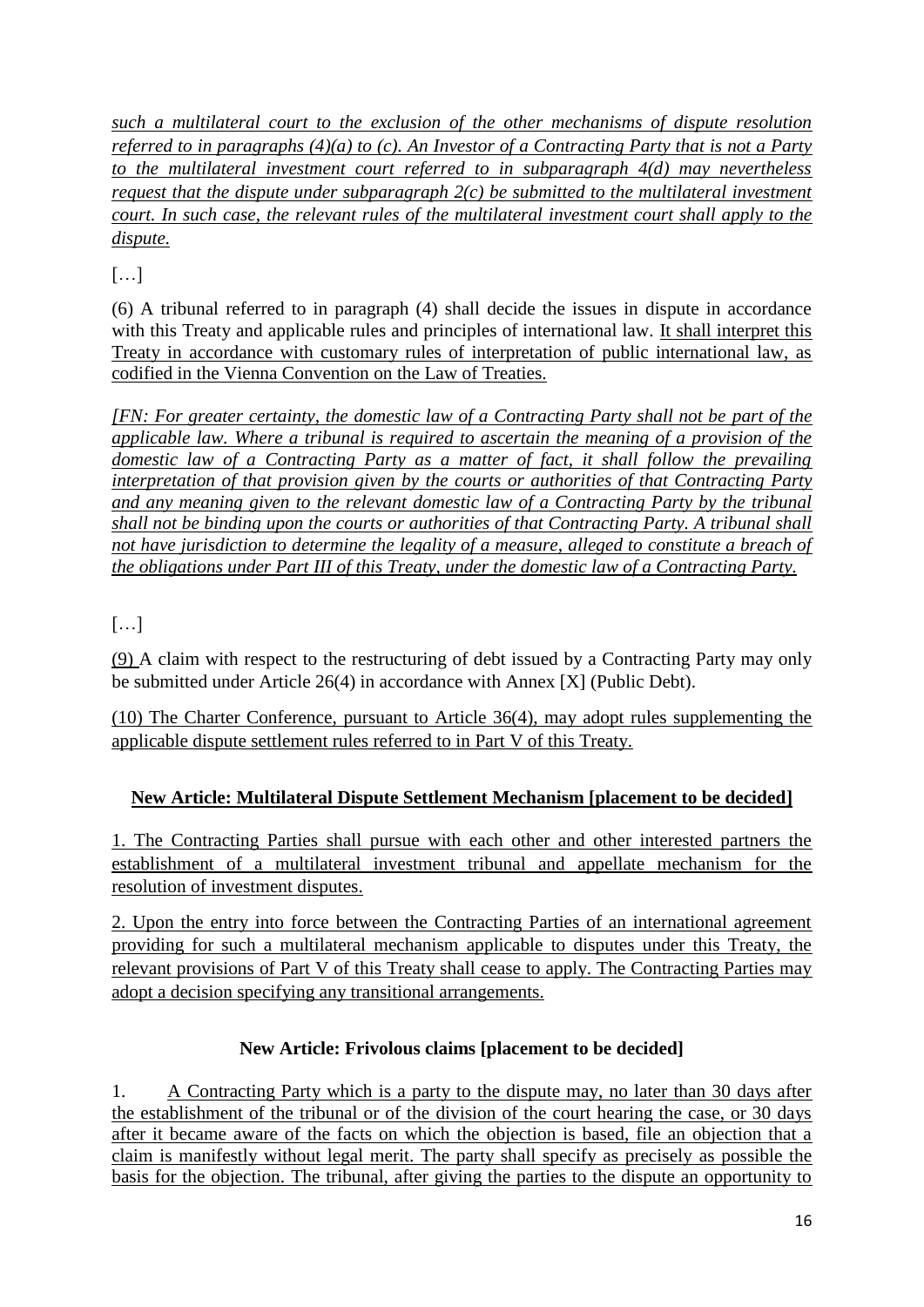present their observations on the objection, shall, at its first session or promptly thereafter, issue a decision or award on the objection, stating the grounds therefor. In the event that the objection is received after the first session, the tribunal shall issue such decision as soon as possible, and no later than 120 days after the objection was filed. In doing so, the tribunal shall assume the alleged facts to be true, and may also consider any relevant facts not in dispute. The decision of the tribunal shall be without prejudice to the right of a party to object, pursuant to paragraph [xx] or in the course of the proceeding, to the legal merits of a claim and without prejudice to the tribunal's authority to address other objections as a preliminary question.

2. Without prejudice to the tribunal's authority to address other objections as a preliminary question or to the right of a Contracting Party to raise any such objections at any appropriate time, the tribunal shall address and decide as a preliminary question any objection by the Contracting Party that, as a matter of law, a claim, or any part thereof, is not a claim for which an award in favour of the Investor may be made, even if the facts alleged were assumed to be true. The tribunal may also consider any relevant facts not in dispute. Such an objection shall be submitted to the tribunal as early as possible, and in any event not later than the expiration of the time limit fixed for the filing of the counter-memorial or statement of defence, unless the facts on which the objection is based are unknown to the party at that time. On receipt of an objection under paragraph [xx], and unless it considers the objection manifestly unfounded, the tribunal shall suspend any proceedings on the merits, establish a schedule for considering the objection consistent with any schedule it has established for considering any other preliminary question, and issue a decision on the objection, stating the grounds therefor.

3. For greater certainty, the tribunal shall decline jurisdiction if the dispute had arisen, or was foreseeable on the basis of a high degree of probability, at the time when the claimant acquired ownership or control of the investment subject to the dispute and the tribunal determines, on the basis of the facts of the case, that the claimant has acquired ownership or control of the investment for the main purpose of submitting a claim under Article 26(2)(c). The possibility to decline jurisdiction in such circumstances is without prejudice to other jurisdictional objections which could be entertained by the tribunal.

### **New Article: Costs [placement to be decided]**

The tribunal shall order that the costs of the proceedings be borne by the unsuccessful party to the dispute. In exceptional circumstances, the tribunal may apportion such costs between the parties to the dispute if it determines that apportionment is appropriate in the circumstances of the case. Other reasonable costs, including the reasonable costs of legal representation and assistance, shall be borne by the unsuccessful party to the dispute, unless the tribunal determines that such apportionment is unreasonable in the circumstances of the case. Where only some parts of the claims have been successful, the costs shall be adjusted, proportionately, to the number or extent of the successful parts of the claims.

#### **New article: Transparency**

1. The UNCITRAL Transparency Rules shall apply to disputes under Article 26, with the following additions: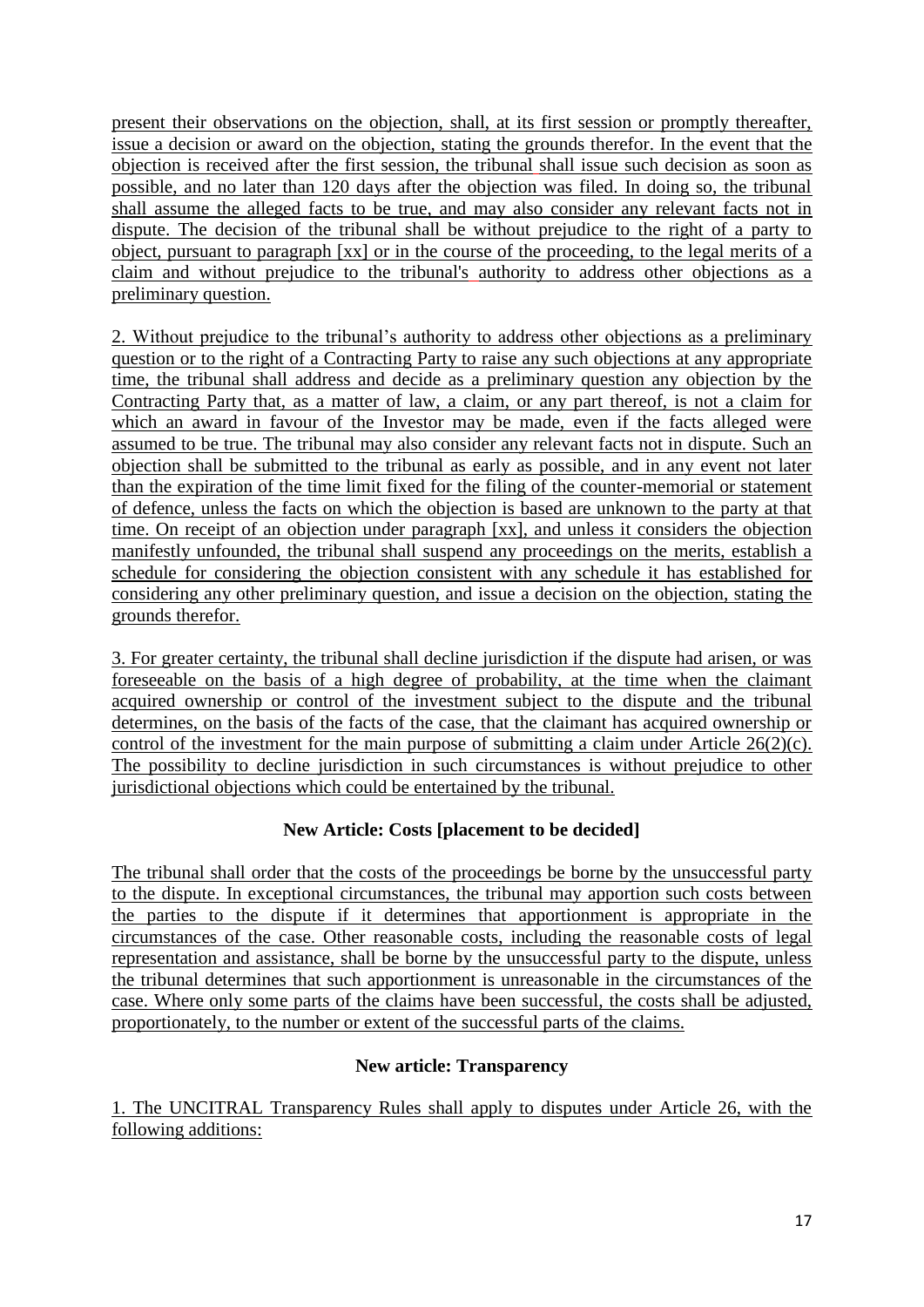a. The following documents shall be included in the list of documents referred to in Article 3(1) of the UNCITRAL Transparency Rules: the request for amicable settlement pursuant to Article 26(1); the request for arbitration where applicable; the notice of challenge and the decision on challenge of any member of the tribunal; a request for consolidation of claims in accordance with the applicable arbitration rules.

b. Exhibits shall be included in the list of documents mentioned in Article 3(2) of the UNCITRAL Transparency Rules.

c. Notwithstanding Article 2 of the UNCITRAL Transparency Rules, the parties to a dispute shall make publicly available in a timely manner prior to the constitution of the tribunal or of the division of the court hearing the case, relevant documents pursuant to paragraph 1(a), subject to the redaction of confidential or protected information. Such documents may be made publicly available by communication to the repository referred to in the UNCITRAL Transparency Rules.

d. A party to the dispute may disclose to other persons, including witnesses and experts, such unredacted documents as it considers necessary in the course of proceedings. The party to the dispute shall ensure that those persons protect the confidential or protected information in those documents.

2. The UNCITRAL Transparency Rules shall apply to disputes under Articles 27 and 28A *mutatis mutandis.*

### **New article: The non-disputing Party to the Treaty and other Contracting Parties**

1. A Contracting Party which is a party to a dispute shall, within 30 days after receipt or promptly after any dispute concerning confidential or protected information *[FN]* has been resolved, deliver to the non-disputing Party to the Treaty:

- a. the request pursuant to Article 26(1), the notice or request for arbitration or claim pursuant to Article 26(4) and any other documents that are appended to such documents;
- b. on request:
	- i. pleadings, memorials, briefs, requests and other submissions made to the tribunal by a party to the dispute;
	- ii. written submissions made to the tribunal by a third person;
	- iii. minutes or transcripts of hearings of the tribunal, where available; and
	- iv. orders, awards and decisions of the tribunal.
- c. on request and at the cost of the non-disputing Party to the Treaty, all or part of the evidence that has been submitted to the tribunal.

*[FN: For greater certainty, the term confidential or protected information shall be understood as defined in and determined pursuant to Article 7 of the UNCITRAL Transparency Rules.]*

2. A Contracting Party has the right to attend a hearing held in relation to a dispute under Article 26, 27 or 28A.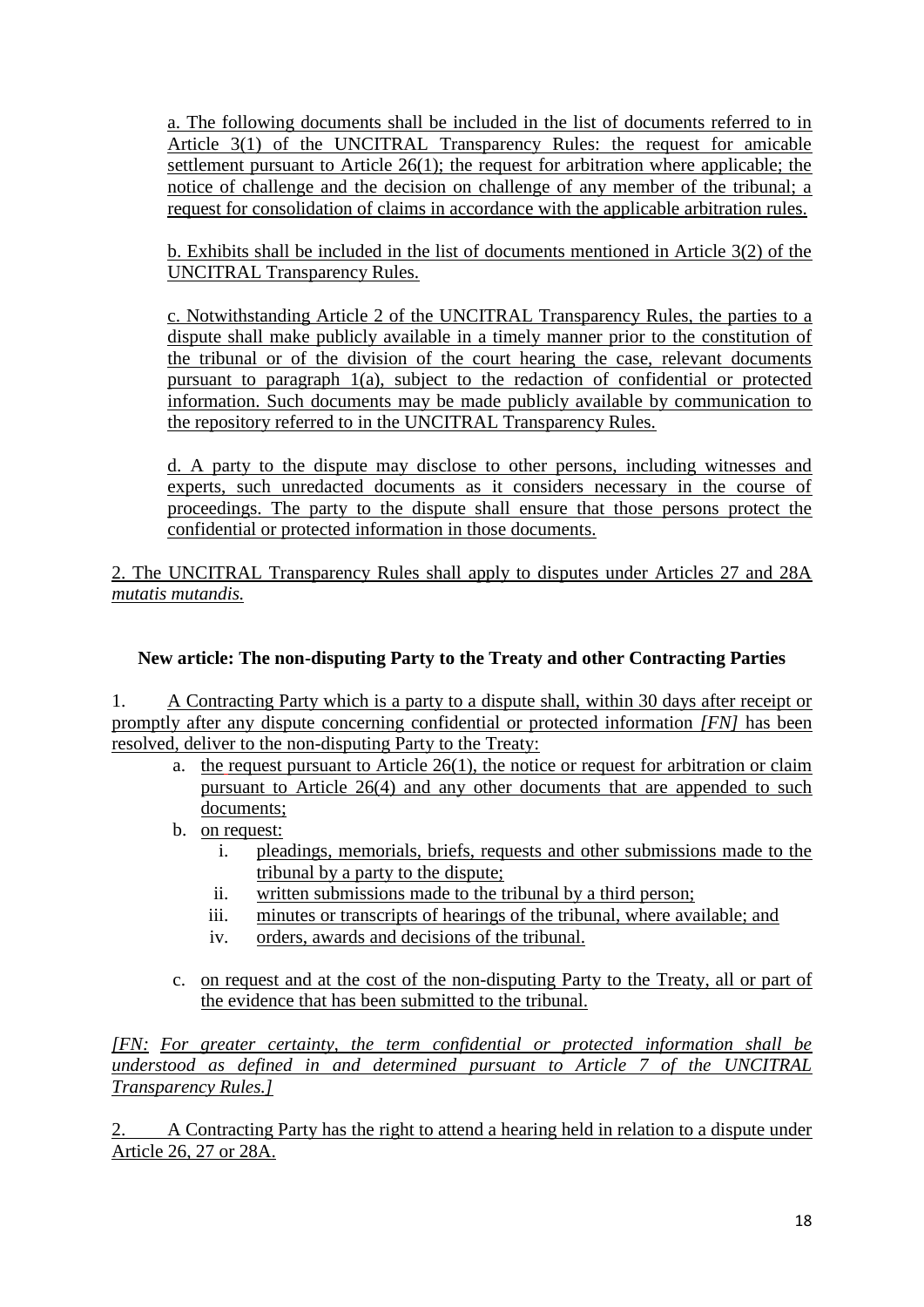3. The tribunal shall accept or, after consultation with the parties to the dispute, may invite written or oral submissions from the non-disputing Party to the Treaty in accordance with Article 5 of the UNCITRAL Transparency Rules, as well as submissions on issues of treaty-interpretation from other Contracting Parties.

## **New article: Intervention by Third Parties**

1. The tribunal shall permit any natural or legal person that can demonstrate a direct and present interest in the result of the dispute (the intervener) to intervene as a third party. The intervention shall be limited to supporting, in whole or in part, the award sought by one of the disputing parties.

2. An application to intervene must be lodged within 90 days after the publication of submission of the claim pursuant to Article [xx]. The tribunal shall decide on the application within 90 days, after giving the disputing parties an opportunity to submit their observations.

3. If the application to intervene is granted, the intervener shall receive a copy of every procedural document submitted to the disputing parties, subject to the redaction of confidential or protected information. The intervener may submit an intervention within a time period set by the tribunal. The disputing parties shall have an opportunity to reply to the intervention. The intervener shall be permitted to attend the hearings held in relation to a dispute pursuant to Article 26 and to make an oral statement.

4. The right of intervention pursuant to this Article is without prejudice to the possibility for the tribunal to accept amicus curiae briefs from third parties in accordance with the UNCITRAL Transparency Rules.

5. For greater certainty, the fact that a natural or legal person is a creditor of the Investor party to the dispute shall not be considered sufficient in itself to demonstrate that the person has a direct and present interest in the result of the dispute.

### **New article: Security for Costs**

1. For greater certainty, on request, and after hearing the disputing parties, the tribunal may order the Investor to post security for all or a part of the costs of the proceedings if there are reasonable grounds to believe that the Investor risks not being able or willing to honour a possible decision on costs issued against it.

2. If the security for costs is not posted in full within 30 days after the issuance of an order pursuant to paragraph 1 or within any other time period set by the tribunal, the tribunal shall so inform the parties to the dispute. The tribunal may order the suspension or termination of the proceedings.

### **New article: Third Party Funding**

1. Where there is third party funding, the disputing party benefiting from it shall notify to the other disputing party and to the tribunal, the name and address of the third party funder and of its beneficial owner.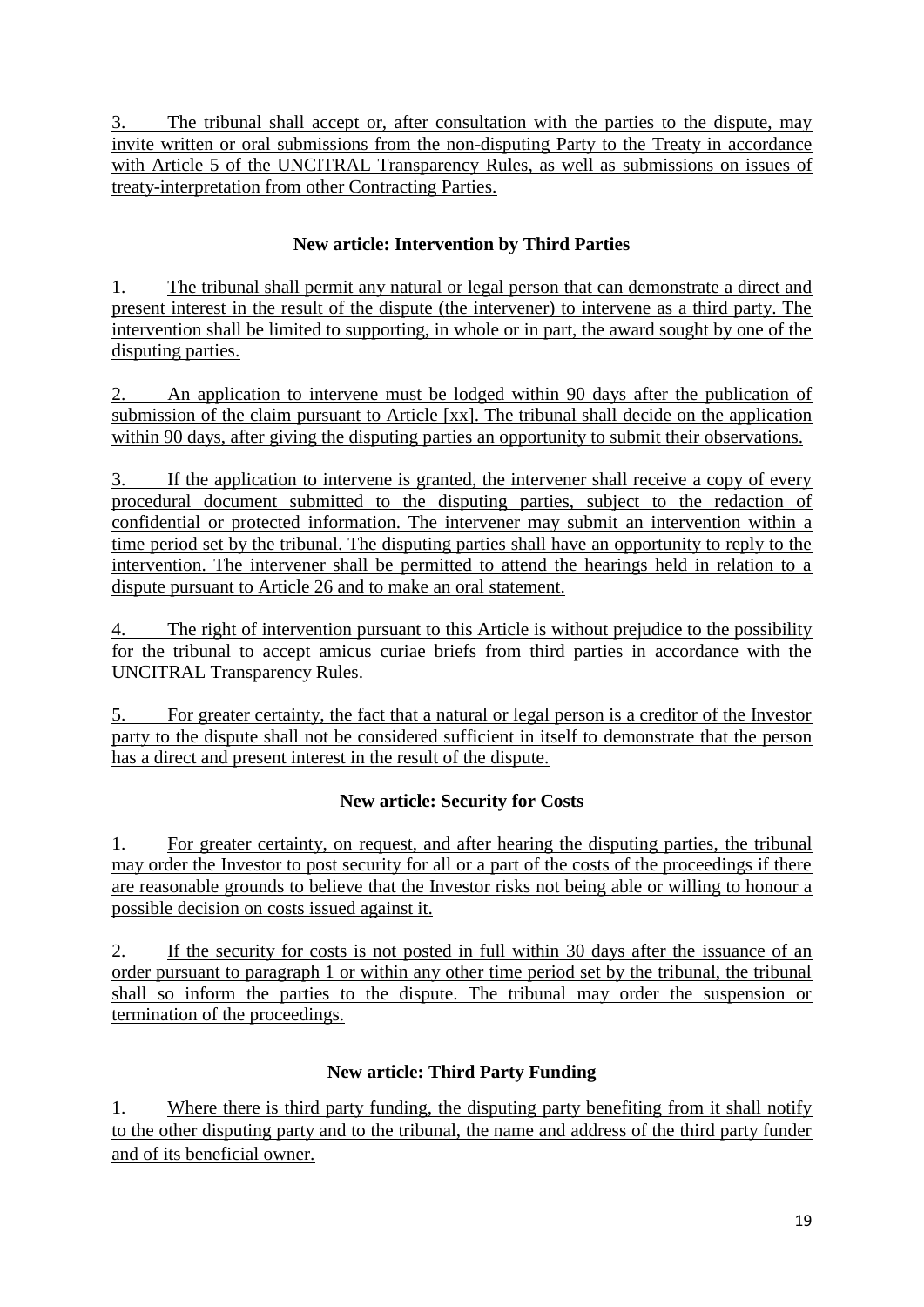2. Such notification shall be made at the time of submission of a claim, or, where the financing agreement is concluded or the donation or grant is made after the submission of a claim, without delay as soon as the agreement is concluded or the donation or grant is made.

### **New article: Valuation of damages**

1. Monetary damages shall not be greater than the loss suffered by the Investor as a result of the breach of the provisions referred to in Part III, reduced by any prior damages or compensation already provided by the Contracting Party concerned.

2. The tribunal shall not award punitive damages.

3. Valuation criteria shall be based on internationally recognised principles and norms.

*[Note: The EU reserves the right to propose more detailed rules on valuation at a later stage.]*

## **New article: Multiple proceedings**

*[Note: The EU reserves the right to propose additional provisions addressing issues of multiple proceedings, shareholder claims and reflecting loss, including in line with the outcome of ongoing discussions on these issues in multilateral fora.]*

## **Article 27: Settlement of Disputes between Contracting Parties**

(3)(e) Appointments made in accordance with subparagraphs (a) to (d) shall be made with regard to the qualifications and experience, particularly in matters covered by this Treaty including, where appropriate, labour or environmental law, of the members to be appointed.

## **New Article 28A: Settlement of disputes on trade and sustainable development provisions between Contracting Parties**

(1) In the event of a disagreement between the Contracting Parties on any matter regarding the interpretation or application of Articles [*Sustainable development – Context and Objectives; Sustainable development – Right to regulate and levels of protection; Sustainable development – Multilateral environmental agreements and labour conventions; Sustainable development – Climate change and clean energy transition; Sustainable development – Responsible Business Practices; Sustainable development – Transparency; Sustainable development – Impact Assessment*], the procedures established under this Article and Article 27 paragraphs (1), (2), (3)(a) to  $(3)(g)$  and  $(3)(i)$  shall apply. [FN]

*[FN: For greater certainty, the Contracting Parties agree to not apply Section IV of the Arbitration Rules of UNCITRAL, if the Arbitration Rules of UNCITRAL apply pursuant to Article 27(3)(f) to a dispute under this Article.]*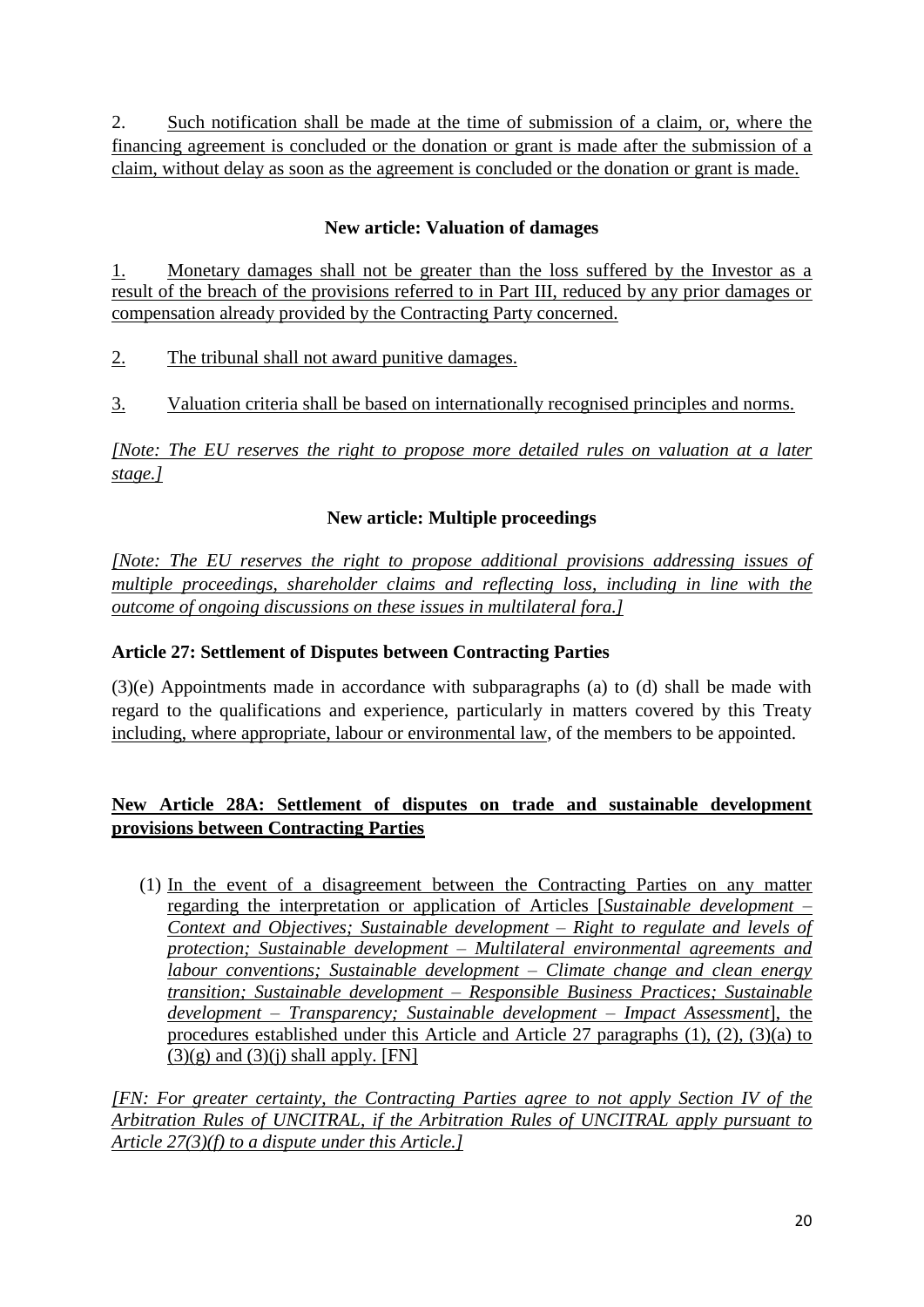- (2) The tribunal may obtain information from any source it deems appropriate. With regard to matters related to compliance with multilateral agreements and instruments referred to in Part IV of this Treaty, the opinions of external experts or information requested by the tribunal should include information and advice from the ILO or relevant bodies or organisations established under the MEAs. The tribunal shall forward such opinions, information or advice to each Contracting Party allowing them to submit their comments within 20 days of its receipt.
- (3) The tribunal shall issue a report to the Contracting Parties that are parties to a dispute under this article, unless they agree otherwise, no later than 180 days after the date of its establishment. The report shall set out the findings of facts, the applicability of the relevant provisions and the basic rationale behind any findings and recommendations. The report shall be made publicly available.
- (4) The Contracting Parties referred to in paragraph (3) shall discuss appropriate actions or measures to be implemented taking into account the report of the tribunal and the recommendations therein. The Secretariat shall monitor the implementation of any such measures and shall keep the matter under review and report to the Charter Conference.